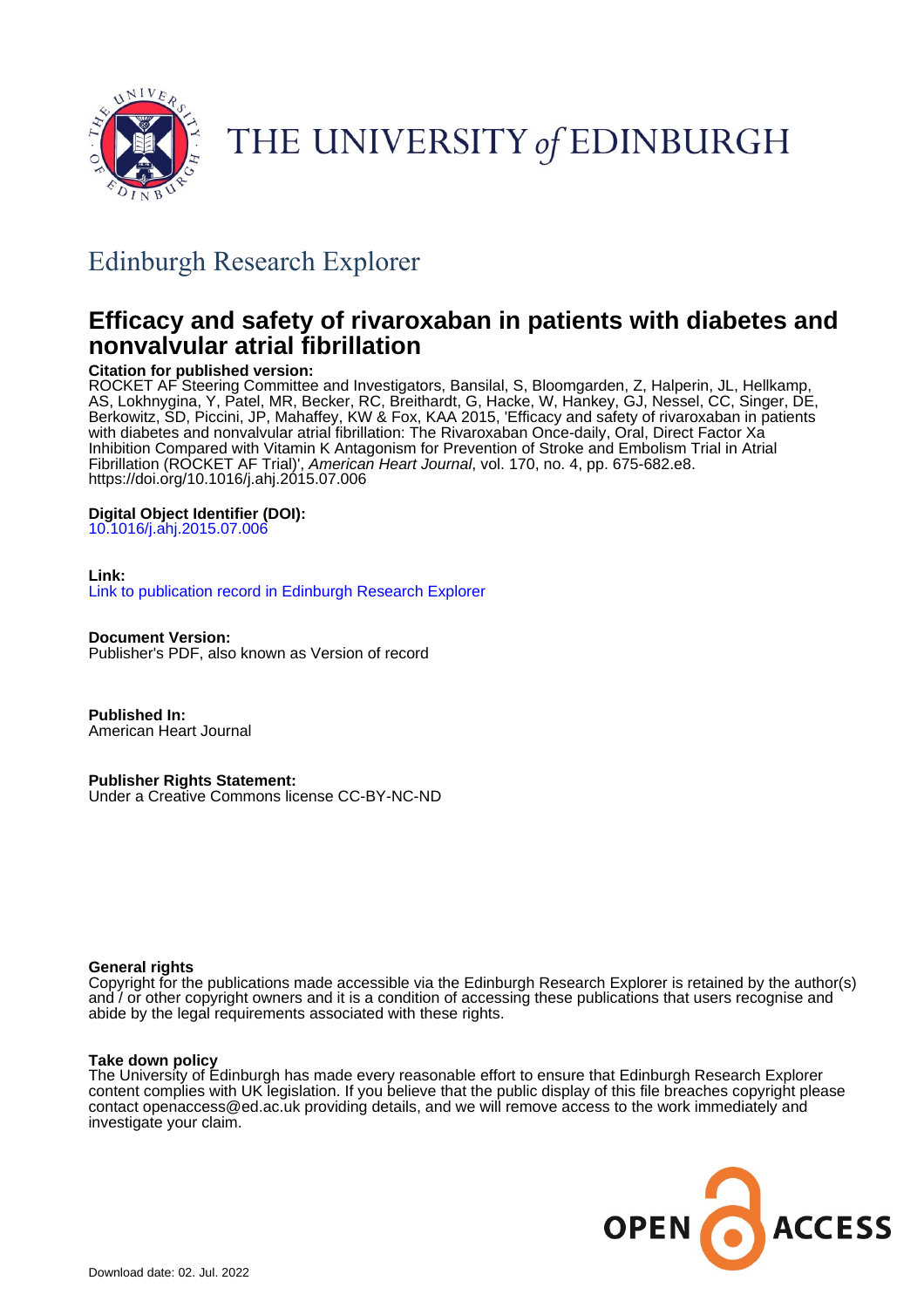# Efficacy and safety of rivaroxaban in patients (Bullet) CrossMark with diabetes and nonvalvular atrial fibrillation: The Rivaroxaban Once-daily, Oral, Direct Factor Xa Inhibition Compared with Vitamin K Antagonism for Prevention of Stroke and Embolism Trial in Atrial Fibrillation (ROCKET AF Trial)

Sameer Bansilal, MD,<sup>a</sup> Zachary Bloomgarden, MD,<sup>a</sup> Jonathan L. Halperin, MD,<sup>a</sup> Anne S. Hellkamp, MS,<sup>b</sup> Yuliya Lokhnygina, PhD, <sup>b</sup> Manesh R. Patel, MD, <sup>b</sup> Richard C. Becker, MD, <sup>c</sup> Günter Breithardt, MD, <sup>d</sup> Werner Hacke, MD, <sup>e</sup> Graeme J. Hankey, MD, <sup>f</sup> Christopher C. Nessel, MD, <sup>8</sup> Daniel E. Singer, MD, <sup>h</sup> Scott D. Berkowitz, MD, <sup>i</sup> Jonathan P. Piccini, MD,  $^{\rm b}$  Kenneth W. Mahaffey, MD,  $^{\rm j}$  and Keith A. A. Fox, MB, ChB  $^{\rm k}$ , on behalf of the ROCKET AF Steering Committee and Investigators New York, NY; Durham, NC; Cincinnati, OH; Münster, Heidelberg, Germany; Crawley, Australia; Raritan, Whippany, NJ; Boston, MA; Stanford, CA; and Edinburgh, United Kingdom

Background The prevalence of both atrial fibrillation (AF) and diabetes mellitus (DM) are rising, and these conditions often occur together. Also, DM is an independent risk factor for stroke in patients with AF.We aimed to examine the safety and efficacy of rivaroxaban vs warfarin in patients with nonvalvular AF and DM in a prespecified secondary analysis of the ROCKET AF trial.

**Methods** We stratified the ROCKET AF population by DM status, assessed associations with risk of outcomes by DM status and randomized treatment using Cox proportional hazards models, and tested for interactions between randomized treatments. For efficacy, primary outcomes were stroke (ischemic or hemorrhagic) or non–central nervous system embolism. For safety, the primary outcome was major or nonmajor clinically relevant bleeding.

**Results** The 5,695 patients with DM (40%) in ROCKET AF were younger, were more obese, and had more persistent AF, but fewer had previous stroke (the CHADS<sub>2</sub> score includes DM and stroke). The relative efficacy of rivaroxaban and warfarin for prevention of stroke and systemic embolism was similar in patients with (1.74 vs 2.14/100 patient-years, hazard ratio [HR] 0.82) and without (2.12 vs  $2.32/100$  patient-years, HR 0.92) DM (interaction  $P = .53$ ). The safety of rivaroxaban vs warfarin regarding major bleeding (HRs 1.00 and 1.12 for patients with and without DM, respectively; interaction  $P = .43$ ), major or

© 2015 The Authors. Published by Elsevier Inc. This is an open access article under the CC BY-NC-ND license (http://creativecommons.org/licenses/by-nc-nd/4.0/). <http://dx.doi.org/10.1016/j.ahj.2015.07.006>

From the <sup>a</sup>lcahn School of Medicine at Mount Sinai, New York, NY, <sup>b</sup>Duke Clinica Research Institute, Duke University Medical Center, Durham, NC, <sup>c</sup>University of Cincinnati College of Medicine, Cincinnati, OH, <sup>d</sup>Department of Cardiovascular Medicine, Division of Electrophysiology, University Hospital Münster, Münster, Germany, <sup>e</sup>Ruprecht-Karls University, Heidelberg, Germany, <sup>f</sup>School of Medicine and Pharmacology, University of Western Australia, Crawley, Australia, <sup>g</sup>Janssen Research & Development, Raritan, NJ, <sup>h</sup>Massachusetts General Hospital and Harvard Medica. School, Boston, MA, <sup>i</sup>Bayer HealthCare Pharmaceuticals, Whippany, NJ, <sup>i</sup>Department oi Medicine, Stanford University, Stanford, CA, and <sup>k</sup>University of Edinburgh and Roya Infirmary of Edinburgh, Edinburgh, United Kingdom.

William G. Stevenson, MD served as guest editor for this article.

RCT No. NCT00403767

Previous presentation: These data were previously presented as an abstract poster at the American Heart Association's annual conference in 2012.

Potential conflicts of interest: Bansilal: consulting fees from AstraZeneca; institutional research grants from AstraZeneca. Bloomgarden: consulting fees from Astra Zeneca, Janssen, NovoNordisk, Merck, Amgen, and Novartis; speaker's bureau for Astra Zeneca, Janssen, NovoNordisk, and Merck; and ownership interest in Baxter International, CVS Caremark, Roche Holdings, St Jude Medical, and Novartis. Halperin: consulting fees from AstraZeneca, Bayer AG HealthCare, Biotronik, Boehringer Ingelheim, Boston Scientific, Daiichi Sankyo, Janssen, Johnson & Johnson, Medtronic, Ortho-McNeil-Janssen Pharmaceuticals, Pfizer, and Sanofi Aventis. Hellkamp and Lokhnygina: nothing to report. Patel: consultant/advisory board for Bayer, Janssen, AstraZeneca, and Genzyme; institutional research grant for Johnson & Johnson and AstraZeneca. Becker: consulting fees/honoraria from Portola, Daiichi‐Sankyo, Bristol‐Myers Squibb, and

Boehringer Ingelheim; research grants from AstraZeneca and Johnson & Johnson. Breithardt: honoraria from Bayer HealthCare and BMS/Pfizer; consultant/advisory board for Bayer HealthCare, BMS/Pfizer, and Sanofi Aventis. Hacke: consulting fees from Boehringer Ingelheim, Bayer HealthCare, and Daiichi Sankyo; research grants from Boehringer Ingelheim. Hankey: honoraria/consulting fees from Bayer and Medscape (theheart.org). Nessel: employee of Janssen Research & Development. Singer: consulting/advisory board for Bayer HealthCare, Boehringer Ingelheim, Bristol-Myers Squibb, Daiichi Sankyo, Johnson & Johnson, Merck, and Pfizer; research grants from Bristol-Myers Squibb and Johnson & Johnson. Berkowitz: employee of Bayer HealthCare Pharmaceuticals. Piccini: research grants from ARCA Biopharma, Boston Scientific, GE Healthcare, Janssen Scientific, Johnson & Johnson, and ResMed; consultant/ advisory boards for ChanRx, Johnson & Johnson, and Spectranetics. Mahaffey: full disclosures prior to August 1, 2013, available at www.dcri.org; disclosures after August 1, 2013, available at http://med.stanford.edu/profiles/kenneth\_mahaffey. Fox: consulting fees/honoraria from Boehringer Ingelheim, Sanofi‐Aventis, Astra Zeneca, Johnson & Johnson/Bayer, and Janssen; research grants from Eli Lilly.

Submitted June 9, 2015; accepted July 13, 2015.

Reprint requests: Jonathan L. Halperin, MD, The Cardiovascular Institute, Icahn School of Medicine at Mount Sinai, Mount Sinai Medical Center, Box 1030, Fifth Avenue at 100th Street, New York, NY 10029-6574.

E-mail: [jonathan.halperin@mssm.edu](mailto:jonathan.halperin@mssm.edu)

<sup>0002-8703</sup>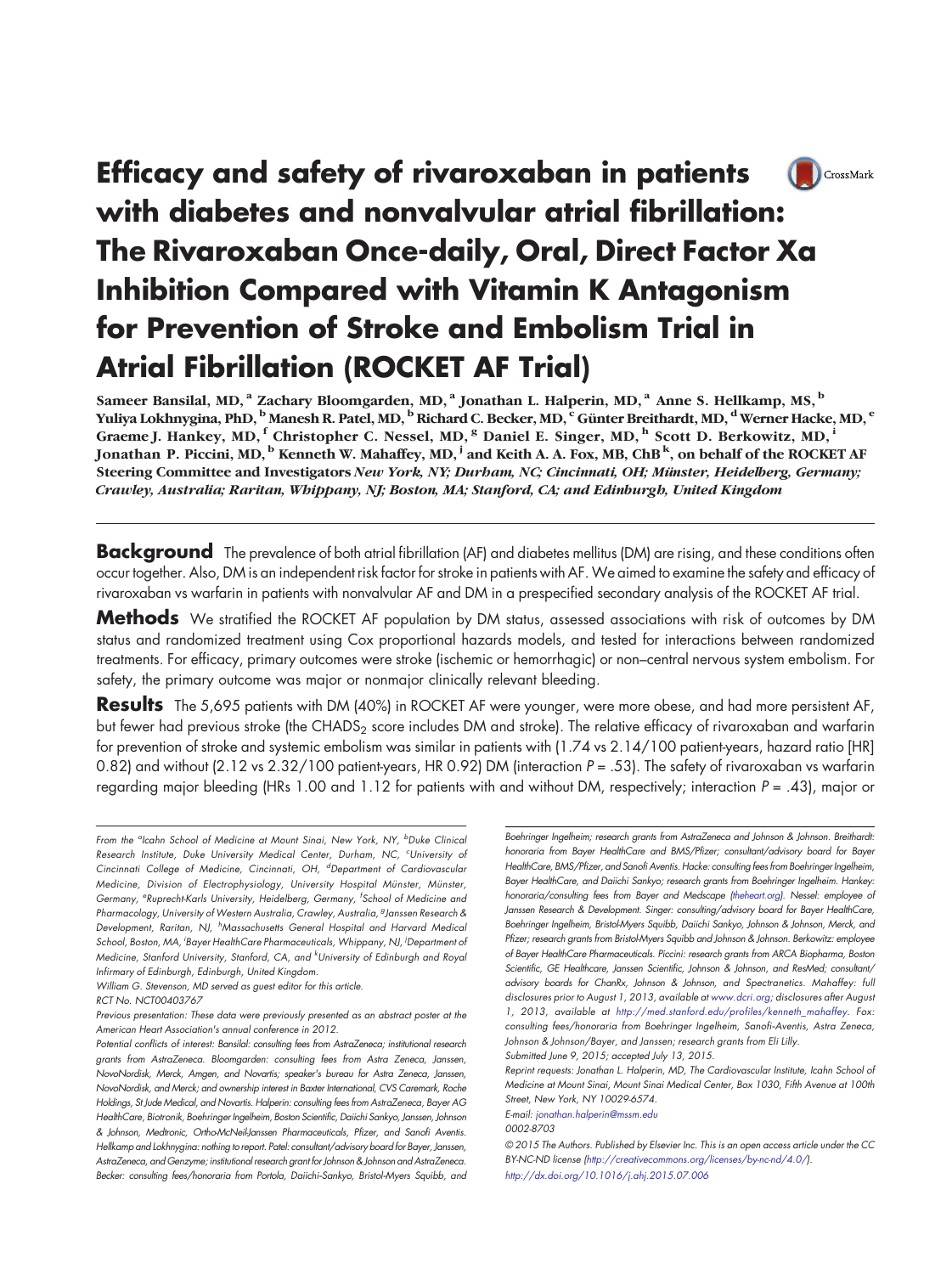nonmajor clinically relevant bleeding (HRs 0.98 and 1.09; interaction  $P = .17$ ), and intracerebral hemorrhage (HRs 0.62 and 0.72; interaction  $P = .67$ ) was independent of DM status. Adjusted exploratory analyses suggested 1.3-, 1.5-, and 1.9-fold higher 2-year rates of stroke, vascular mortality, and myocardial infarction in DM patients.

Conclusions and Relevance The relative efficacy and safety of rivaroxaban vs warfarin was similar in patients with and without DM, supporting use of rivaroxaban as an alternative to warfarin in diabetic patients with AF. (Am Heart J 2015;170:675-682.e8.)

The prevalence of both atrial fibrillation (AF) and diabetes mellitus (DM) are rising. The 2 conditions commonly occur together, and DM is an independent risk factor for stroke in patients with AF (relative risk 1[.](#page-7-0)7).<sup>[1](#page-7-0)</sup> Diabetic patients with a stroke have higher mortality rates than nondiabetic patients[.](#page-7-0)<sup>[2](#page-7-0)</sup> Intensive activation of the coagulation system, decreased fibrinolytic activity, and alterations in platelet and endothelial function, accompanied by increased levels of tissue plasminogen activator antigen and factor VIII activity, may serve as links between diabetes and AF-related stroke[.](#page-7-0)<sup>[3](#page-7-0)</sup> Diabetic patients demonstrate a larger left atrial diameter and left atrial appendage size with higher prevalence of left atrial or appendage thrombi than do nondiabetic patients[.](#page-7-0)<sup>[4](#page-7-0)</sup> Traditionally, diabetic patients with AF have been treated with vitamin K antagonists with good efficacy. Rivaroxaban, the first oral factor Xa inhibitor approved as an alternative to warfarin, was noninferior to adjusted-dose warfarin (target international normalized ratio [INR] 2.0-3.0) in ROCKET A[F](#page-7-0)[5,6](#page-7-0) among patients with nonvalvular AF at moderate-tohigh risk of stroke and caused less intracranial and fatal bleeding. The efficacy and safety of rivaroxaban in patients with AF and DM has not been specifically described. We compared rates of stroke and systemic embolism (primary events) as well as safety end points (bleeding on treatment) in those randomized to rivaroxaban or warfarin to ascertain the influence of DM on these outcomes.

# Materials and methods

The design and results of the ROCKET AF trial (ClinicalTrials.gov NCT00403767) have been described. Briefly, this was an international, multicenter, double-blind, double-dummy, randomized noninferiority trial that compared rivaroxaban—20 mg once daily (or 15 mg daily in patients with creatinine clearance 30-49 mL/min)—with adjusted-dose warfarin (target INR 2.5, range 2.0-3.0) in patients with nonvalvular AF. Patients with electrocardiographic documentation of AF, at moderate-to-high risk of stroke, were eligible for enrollment. Stroke risk was defined by CHADS<sub>2</sub> risk score  $\geq$ 2: (clinical heart failure, hypertension, age ≥75 years, DM [1 point each], and prior stroke or transient ischemic attack [TIA; 2 points]). Enrollment of patients with only 2 risk factors was capped at 10% for each clinical site. Key exclusion criteria included prosthetic heart valves, hemodynamically significant mitral stenosis, creatinine clearance <30 mL/min, recent embolic event, and an elevated risk of bleeding. The institutional review boards at each participating site approved the protocol, and all patients provided written consent. The ROCKET AF trial was sponsored by Johnson & Johnson Pharmaceutical Research & Development (Raritan, NJ) and Bayer HealthCare AG (Leverkusen, Germany).

#### Definition of diabetes

The diagnosis of DM was based on either prior documentation of DM or treatment with glucose-lowering medications. Measures of glycemic control, including glycated hemoglobin and blood glucose, were not systematically recorded.

#### Outcomes definitions

The primary efficacy outcome for the ROCKET AF trial and this prespecified analysis was stroke (ischemic or hemorrhagic) or non–central nervous system embolism. Detection of primary end points was enhanced by a standardized stroke symptom questionnaire, computed tomography or magnetic resonance brain imaging, and additional evaluation by local study-affiliated neurologists or stroke specialists blinded to treatment. The secondary efficacy outcomes included all-cause death, myocardial infarction (MI), and the composite (and individual components) of stroke, systemic embolism, or vascular death. The intention-to-treat population was used for all efficacy analyses. Ninety-three patients from one site were excluded because of violations of Good Clinical Practice guidelines. Efficacy end points were measured until the time of site notification of study termination.

The primary safety end point was major or nonmajor clinically relevant (NMCR) bleeding. Secondary safety end points were intracranial hemorrhage (ICH) and hemorrhagic stroke. Safety analyses were based on the safety population of randomized patients who received ≥1 dose of study drug. A per-protocol sensitivity analysis used the subset of patients from the safety population without protocol violations. For safety and per-protocol analyses, end points were measured from the first dose until 2 days after the last dose of study medication. All events were adjudicated by an independent clinical events committee blinded to treatment assignment.

#### Statistical analysis

Categorical data are summarized as counts and percentages, and differences were tested with the Pearson  $\chi^2$  test; continuous variables are summarized as medians with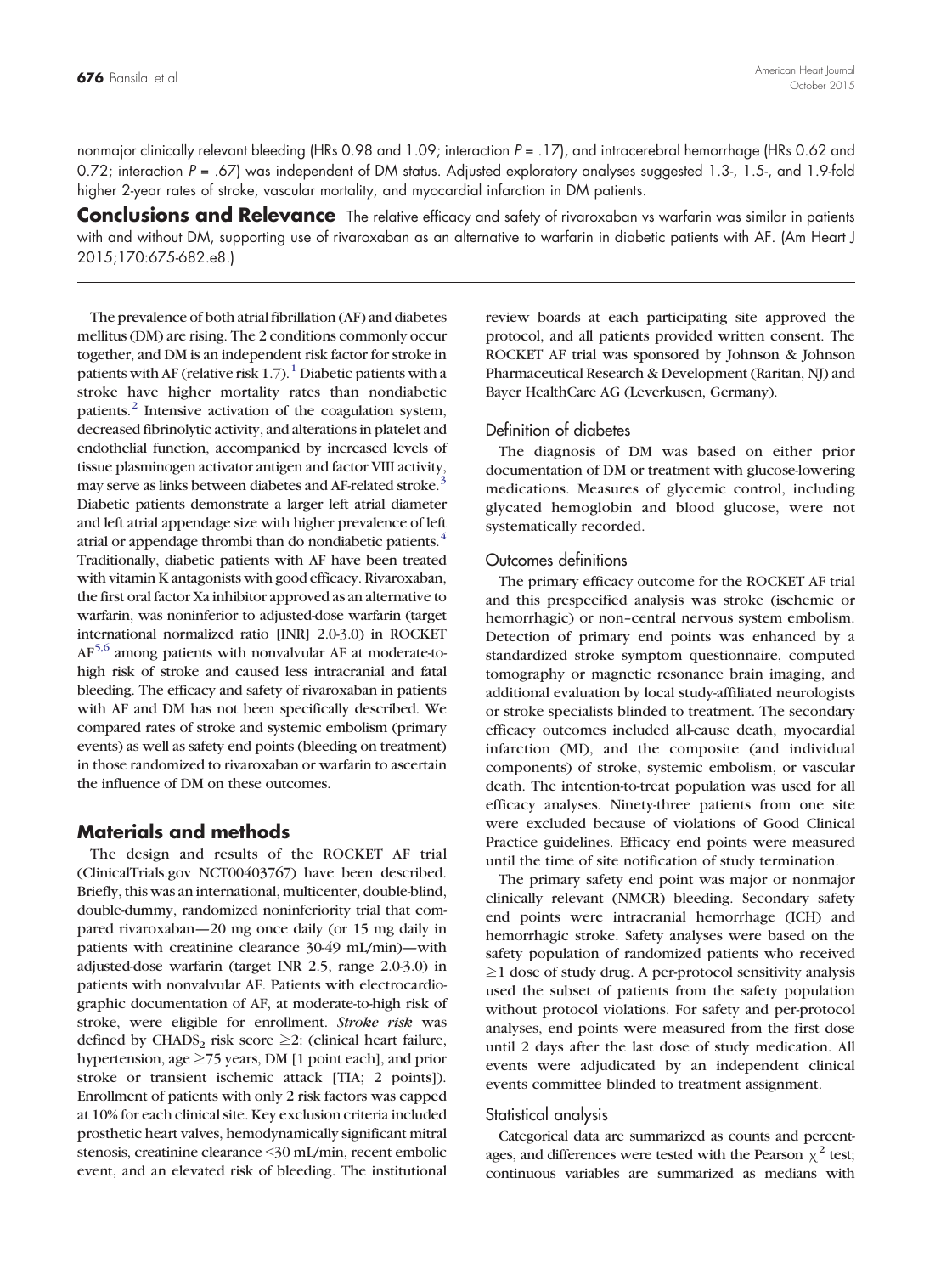#### <span id="page-3-0"></span>Table I. Baseline characteristics by treatment assignment

|                                               |                             | Diabetic patients ( $n = 5695$ ) |                             | Nondiabetic patients ( $n = 8569$ ) |
|-----------------------------------------------|-----------------------------|----------------------------------|-----------------------------|-------------------------------------|
|                                               | Rivaroxaban<br>$(n = 2878)$ | Warfarin<br>$(n = 2817)$         | Rivaroxaban<br>$(n = 4253)$ | Warfarin<br>$(n = 4316)$            |
| Baseline characteristics                      |                             |                                  |                             |                                     |
| Age (y), median (25th, 75th)                  | 71 (64, 77)                 | 71 (64, 77)                      | 74 (66, 79)                 | 74 (66, 79)                         |
| Female, no. (%)                               | 1128 (39.2)                 | 1114 (39.5)                      | 1702 (40.0)                 | 1716 (39.8)                         |
| AF, no. (%)                                   |                             |                                  |                             |                                     |
| Persistent                                    | 2358 (81.9)                 | 2326 (82.6)                      | 3428 (80.6)                 | 3436 (79.6)                         |
| Paroxysmal                                    | 475 (16.5)                  | 447 (15.9)                       | 770 (18.1)                  | 822 (19.0)                          |
| Newly diagnosed                               | 45 (1.6)                    | 44 (1.6)                         | 55(1.3)                     | 58 (1.3)                            |
| Type of diabetes control, no. (%)             |                             |                                  |                             |                                     |
| Diet                                          | 747 (26.0)                  | 707 (25.1)                       |                             |                                     |
| Oral medication                               | 1675 (58.2)                 | 1626 (57.7)                      |                             |                                     |
| Thiazolidinedione                             | 88(5.3)                     | 101(6.2)                         |                             |                                     |
| Biguanide                                     | 931 (55.6)                  | 933 (57.4)                       |                             |                                     |
| Sulfonylurea                                  | 902 (53.9)                  | 913 (56.2)                       |                             |                                     |
| Other/unspecified                             | 57(3.4)                     | 60(3.7)                          |                             |                                     |
| Insulin                                       | 456 (15.8)                  | 483 (17.2)                       |                             |                                     |
| Presenting characteristics                    |                             |                                  |                             |                                     |
| BMI (kg/m <sup>2</sup> ), median (25th, 75th) | 30.0 (26.6, 34.2)           | 29.8 (26.4, 34.2)                | 27.3 (24.4, 30.7)           | 27.2 (24.4, 30.4)                   |
| Systolic BP (mm Hg), median (25th, 75th)      | 130 (120, 140)              | 130 (120, 140)                   | 130 (120, 140)              | 130 (120, 140)                      |
| Diastolic BP (mm Hg), median (25th, 75th)     | 80 (70, 85)                 | 80 (70, 85)                      | 80 (70, 85)                 | 80 (72, 86)                         |
| CrCl (mL/min), median (25th, 75th)            | 73 (56, 94)                 | 72 (54, 93)                      | 65 (50, 83)                 | 65 (51, 82)                         |
| eGFR (mL/min), no. (%)                        |                             |                                  |                             |                                     |
| $<$ 30                                        | 6(0.2)                      | 5(0.2)                           | 6(0.1)                      | 11(0.3)                             |
| $30 - 60$                                     | 920 (32.0)                  | 956 (34.0)                       | 1813 (42.7)                 | 1808 (41.9)                         |
| >60                                           | 1950 (67.8)                 | 1853 (65.8)                      | 2428 (57.2)                 | 2494 (57.8)                         |
| Other baseline comorbidities                  |                             |                                  |                             |                                     |
| Prior stroke/TIA, no. (%)                     | 922 (32.0)                  | 884 (31.4)                       | 2832 (66.6)                 | 2830 (65.6)                         |
| Hypertension, no. (%)                         | 2738 (95.1)                 | 2695 (95.7)                      | 3698 (87.0)                 | 3779 (87.6)                         |
| Congestive HF, no. (%)                        | 1893 (65.8)                 | 1899 (67.4)                      | 2574 (60.5)                 | 2542 (58.9)                         |
| $COPD$ , no. $(\%)$                           | 325(11.3)                   | 337 (12.0)                       | 429 (10.1)                  | 406 (9.4)                           |
| CHADS <sub>2</sub> score, median (25th, 75th) | 3(3, 4)                     | 3(3, 4)                          | 3(3, 4)                     | 3(3, 4)                             |
| CHADS <sub>2</sub> score, mean (SD)           | 3.7(1.0)                    | 3.7(1.0)                         | 3.3(0.9)                    | 3.3(0.9)                            |
| Medications, no. (%)                          |                             |                                  |                             |                                     |
| Prior VKA                                     | 1870 (65.0)                 | 1847 (65.6)                      | 2573 (60.5)                 | 2614 (60.6)                         |
| Prior chronic ASA                             | 1114 (38.7)                 | 1116 (39.6)                      | 1612 (37.9)                 | 1643 (38.1)                         |
| ACE inhibitor/ARB                             | 2345 (81.5)                 | 2281 (81.0)                      | 2973 (69.9)                 | 2984 (69.1)                         |
| <b>B-Blocker</b>                              | 1912 (66.4)                 | 1922 (68.2)                      | 2683 (63.1)                 | 2733 (63.3)                         |
| Calcium-channel blocker                       | 917 (31.9)                  | 890 (31.6)                       | 1100 (25.9)                 | 1051 (24.4)                         |
| Diuretic                                      | 1921 (66.7)                 | 1899 (67.4)                      | 2345 (55.1)                 | 2325 (53.9)                         |

Abbreviations: BMI, Body mass index; BP, blood pressure; CrCl, creatinine clearance; HF, heart failure; VKA, vitamin K antagonist; ASA, aspirin; ACE, angiotensin-converting enzyme; ARB, angiotensin receptor blocker.

interquartile ranges, and differences were tested with the Wilcoxon rank sum test. Outcomes are presented as events per 100 patient-years. Cox proportional hazards models were used to assess the associations with risk of outcomes for patients with vs without DM and for rivaroxaban vs warfarin within diabetic and nondiabetic subgroups. Models for the latter included a term for the interaction between randomized treatment and the subgroup of interest.

All models included covariates identified as predictive of outcomes by modeling in the full ROCKET AF cohort. For efficacy end points, these included age, sex, body mass index, geographical region, previous stroke or TIA, previous MI, peripheral arterial disease, carotid occlusive disease, hypertension, chronic obstructive pulmonary disease (COPD), paroxysmal AF, left ventricular ejection fraction, heart rate, diastolic blood pressure, estimated glomerular filtration rate (eGFR) at baseline (calculated using the Cockroft-Gault formula), and abstinence from alcohol use. In the safety analysis, the following variables were entered into the model: age, sex, region, previous stroke or TIA, gastrointestinal bleeding, COPD, diastolic blood pressure, eGFR, anemia, platelet count, albumin, prior aspirin use, and prior use of a vitamin K antagonist or thienopyridine. An additional per-protocol sensitivity analysis examined the primary efficacy end point, major or NMCR bleeding, and hemorrhagic stroke in the per-protocol population, with models performed in the same manner. Risk relationships are presented as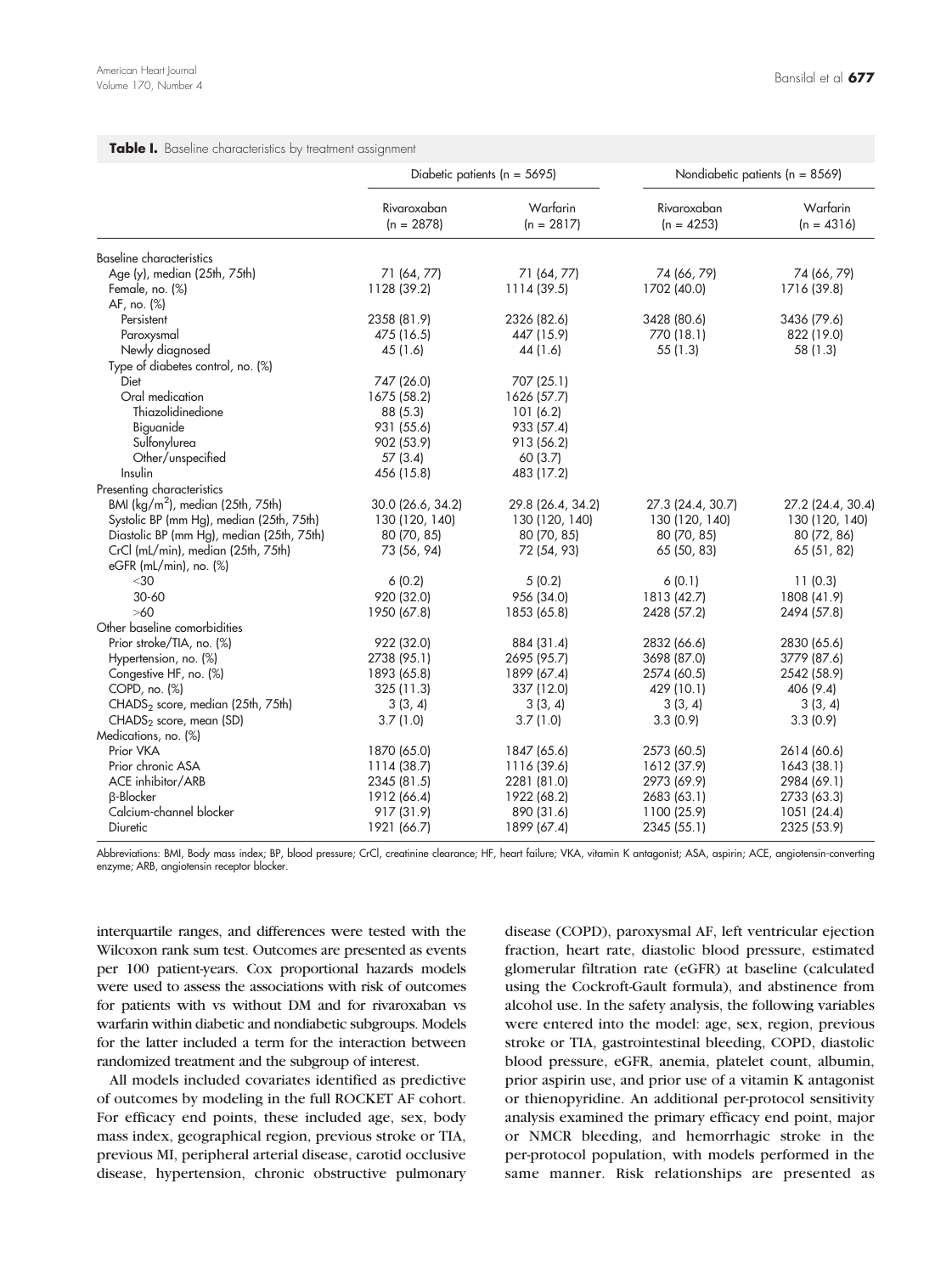|                             | <b>Diabetic</b>        |                                                                              |                       | Nondiabetic                                        |  |  |
|-----------------------------|------------------------|------------------------------------------------------------------------------|-----------------------|----------------------------------------------------|--|--|
|                             | 2-y Kaplan-Meier rate  | Predicted 2-y rate<br>with covariate<br>values from the<br>nondiabetic group | 2-y Kaplan-Meier rate | Predicted 2-y rate with<br>actual covariate values |  |  |
| Efficacy outcomes           |                        |                                                                              |                       |                                                    |  |  |
| Stroke or SE                | $3.85$ $(3.31 - 4.40)$ | $5.26$ (5.21-5.31)                                                           | 4.40 (3.93-4.86)      | 4.44 (4.40-4.48)                                   |  |  |
| Ischemic stroke or SE       | $2.99$ (2.51-3.47)     | 4.01 (3.97-4.05)                                                             | $3.52$ (3.10-3.94)    | $3.53$ $(3.50-3.57)$                               |  |  |
| Stroke/SE/vascular death    | 8.97 (8.16-9.78)       | 11.52 (11.42-11.63)                                                          | 8.30 (7.66-8.94)      | 8.33 (8.25-8.41)                                   |  |  |
| Stroke/SE/vascular death/MI | 10.73 (9.85-11.60)     | 13.26 (13.13-13.38)                                                          | 9.41 (8.73-10.08)     | 9.39 (9.31-9.48)                                   |  |  |
| Stroke                      | $3.62$ (3.09-4.14)     | 5.32 (5.27-5.36)                                                             | 4.08 (3.63-4.53)      | 4.10 (4.07-4.14)                                   |  |  |
| Ischemic stroke             | 2.75 (2.29-3.21)       | 4.07 (4.03-4.10)                                                             | $3.20$ (2.80-3.60)    | $3.20$ $(3.17-3.23)$                               |  |  |
| <b>SE</b>                   | $0.28$ (0.12-0.43)     | $0.17$ (0.17-0.17)                                                           | $0.37(0.23-0.51)$     | $0.39$ (0.38-0.40)                                 |  |  |
| Vascular death              | $6.23$ (5.55-6.92)     | 7.91 (7.80-8.02)                                                             | 5.12 (4.61-5.63)      | 5.15 (5.08-5.22)                                   |  |  |
| M                           | $2.60(2.16-3.04)$      | 2.92 (2.87-2.96)                                                             | 1.57 (1.28-1.85)      | $1.51(1.49-1.54)$                                  |  |  |
| Safety outcomes             |                        |                                                                              |                       |                                                    |  |  |
| Major or NMCR bleeding      | 24.74 (23.41-26.08)    | 25.67 (25.47-25.87)                                                          | 24.08 (23.01-25.15)   | 24.16 (23.97-24.35)                                |  |  |
| Major bleeding              | 7.22 (6.41-8.04)       | 7.52 (7.42-7.63)                                                             | $6.11(5.51-6.71)$     | $6.35(6.27 - 6.44)$                                |  |  |
| Intracranial hemorrhage     | 1.30 (0.93-1.66)       | 1.72 (1.69-1.75)                                                             | 1.10 (0.84-1.36)      | $1.18(1.16-1.20)$                                  |  |  |
| Hemorrhagic stroke          | $0.68$ (0.42-0.95)     | $0.91(0.89 - 0.94)$                                                          | $0.65$ (0.46-0.84)    | $0.71$ (0.69-0.73)                                 |  |  |

<span id="page-4-0"></span>Table II. Observed and predicted 2-year event rates (95% CIs)

Abbreviation: SE, Systemic embolism.

adjusted hazard ratios (HRs) with 95% CIs derived from the adjusted Cox models.

To address covariate imbalance, we calculated mean predicted event rates at 1 and 2 years to compare rates for nondiabetic patients vs rates expected in diabetic patients with the same prevalence of comorbid conditions as the nondiabetic group. We also performed a propensity score–matched analysis for the primary efficacy and safety outcomes to test the robustness of the multivariable adjusted models (see [Supplementary](#page-9-0) [Information](#page-9-0) for detailed methods).

The time anticoagulation was in the therapeutic range among patients treated with warfarin calculated using the linear interpolation method of Rosendaal et al[.](#page-7-0)<sup>[7](#page-7-0)</sup> Statistical significance was accepted at the 95% confidence level ( $P < .05$ ). All analyses were performed with the SAS version 9.2 statistical software (SAS Institute, Cary, NC).

#### Results

The ROCKET AF trial included 14,264 patients, of whom 5,695 (39.9%) had DM, with a median follow-up of 1.9 years. Because DM was one of the entry criteria associated with risk of stroke in patients with AF, participants with DM were younger, on average, and less than half as often had prior stroke or TIA, but more often had a CHADS<sub>2</sub> score of 5 or 6 [\(Table I](#page-3-0) and online [Appendix Supplementary Table I\)](#page-9-0). In addition, diabetic participants had a higher body mass index and higher frequency of hypertension, heart failure, COPD, and use of angiotensin inhibitor, β-adrenergic antagonist, calcium-channel blocker, and diuretic medications at baseline. Glucose-lowering therapy was not used for 25.5% of diabetic study participants; 16.5% were treated with insulin, with or without concomitant oral agents, and 58% received oral agents alone (5.7% thiazolidinediones, 65.5% biguanides, and 55% sulfonylureas). Guided by renal function, the dose of rivaroxaban assigned to patients with DM was 20 mg once daily in 84% and reduced to 15 once daily in 16%, compared with 76% and 24% in patients without DM.

#### Outcomes in patients with and without diabetes

Vascular death rates were  $3.24$  vs  $2.63$  ( $P = .0001$ ) and MI rates were 1.35 vs  $0.75 (P \le 0.001)$  per 100 patient-years in diabetic vs nondiabetic patients, respectively (online [Appendix Supplementary Table II\)](#page-10-0). In evaluating the unadjusted risk for stroke associated with each of the  $CHADS<sub>2</sub>$  risk factors, DM was not a significant predictor (online [Appendix Supplementary Table III](#page-10-0)). Observed rates of stroke, systemic embolism, and bleeding among diabetic patients were either similar to or lower than among nondiabetic patients (online [Appendix Supplementary](#page-10-0) [Table II\)](#page-10-0). We used Cox regression modeling to predict outcomes for diabetic patients with the same prevalence of comorbid conditions as nondiabetic patients at 2 years. By this extrapolation, patients with DM faced a 1.3-fold higher risk of stroke, 1.5-fold higher risk of vascular death, and 1.9-fold higher risk of MI. Rates of major bleeding, hemorrhagic stroke, and ICH were 1.2, 1.3, and 1.5 times greater than those in nondiabetic patients, respectively (Table II).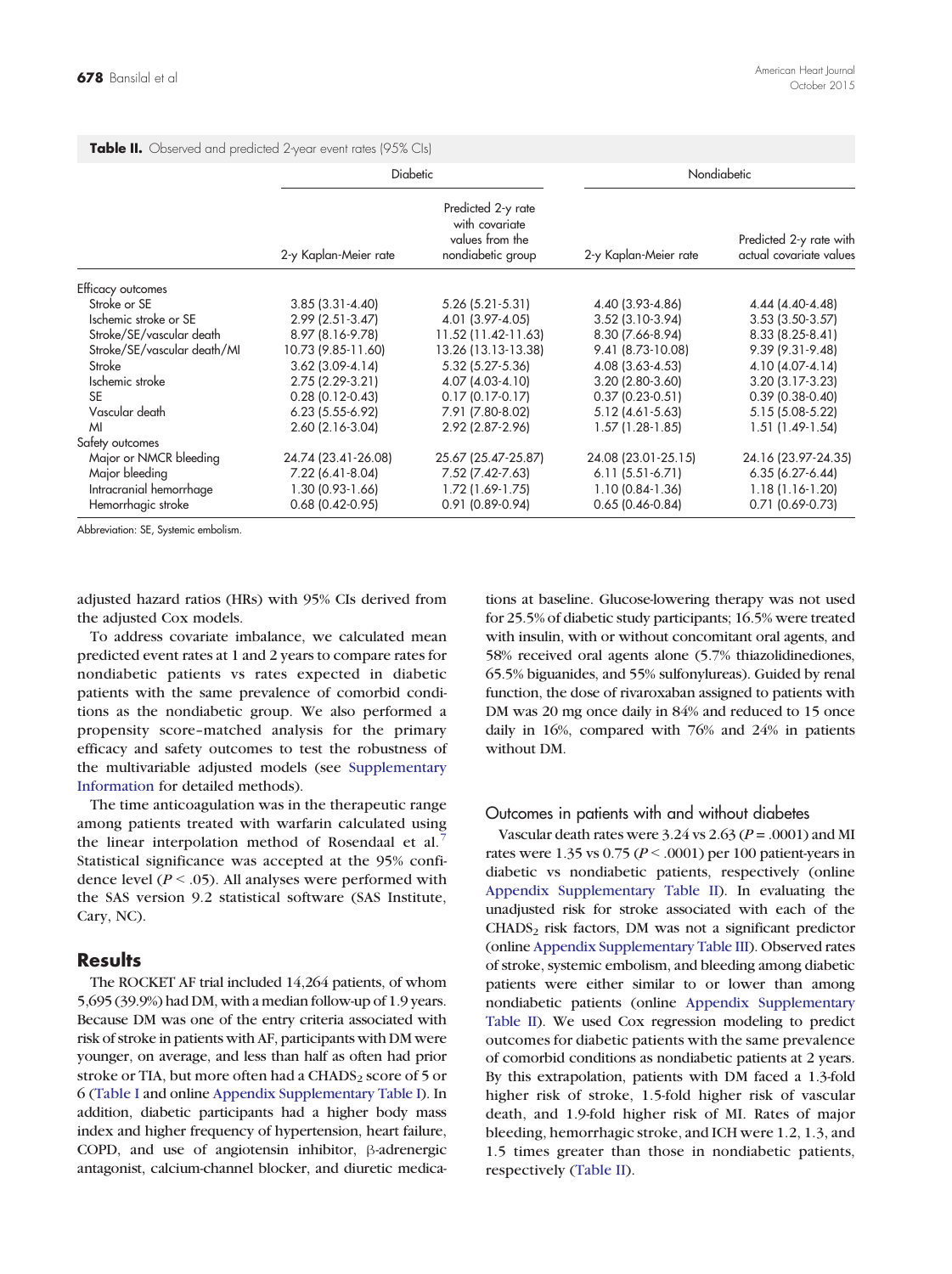#### **Figure**



Primary events in patients with and without diabetes randomized to warfarin vs rivaroxaban. The efficacy of rivaroxaban compared with warfarin in diabetic participants was similar to that in nondiabetic patients. Diabetic patients appear to have a lower rate of events than do nondiabetic patients due to covariate imbalance. Please see [Table II](#page-4-0) for covariate adjusted rates.

Outcomes by diabetes and treatment assignment

In patients with DM randomized to rivaroxaban vs warfarin, rates of primary events (1.74 vs 2.14 per 100 patient-years) were similar to those in patients without DM  $(2.12 \text{ vs } 2.32 \text{ per } 100 \text{ patient-years};$  interaction  $P = .53$ ) (Figure and [Table III](#page-6-0)). The same was true for rates of ischemic stroke and systemic embolism (1.48 vs 1.55 per 100 patient-years in patients with DM, and 1.71 vs 1.80 per 100 patient-years in those without DM; interaction  $P = .91$ ). Additional efficacy outcomes were independent of DM status (online Appendix Supplementary Figure 1). Results were similar across multiple subgroups (online [Appendix](#page-11-0) [Supplementary Table IVA-D\)](#page-11-0).

Rates of major bleeding in patients with DM randomized to rivaroxaban vs warfarin (3.79 vs 3.90 per 100 patientyears) were similar to those in patients without DM (3.47 vs 3.17 per 100 patient-years; interaction  $P = .43$ ). The same was true for rates of NMCR bleeding (14.81 vs 15.44 per 100 patient-years in patients with DM, and 14.99 vs 13.94 per 100 patient-years in those without DM; interaction  $P = .17$ ) and ICH (0.50 vs 0.82 per 100 patient-years in patients with DM, and 0.49 vs 0.69 per 100 patient-years in those without DM; interaction  $P = .67$ ) ([Table III](#page-6-0) and online Appendix Supplementary Figure 2). Additional safety outcomes were similar regardless of DM status (online Appendix Supplementary Figure 2), and results were also similar across multiple subgroups (online [Appendix Supplementary Table IVC and D\)](#page-11-0).

When examined in propensity score–matched cohorts, the results were unchanged (online [Appendix Supplemen](#page-13-0)[tary Tables V and VIA-D](#page-13-0)). Similarly, the efficacy and safety impact of rivaroxaban compared with warfarin was not affected by diet or use of oral hypoglycemic agents or insulin therapy for glycemic control (online [Appendix Supplemen](#page-11-0)[tary Table IVA-D](#page-11-0); interaction  $P$ , not significant).

#### **Discussion**

ROCKET AF enrolled a greater proportion of patients with DM (5,695 [39.9%]) than did other completed contemporary trials of novel oral anticoagulants (4,221 [23.3%] in the Randomized Evaluation of Long-term Anticoagulant Therapy [RE-LY] trial with dabigatran; 1,096 [19.2%] in the Apixaban Versus Acetylsalicylic Acid to Prevent Strokes [AVERROES] trial; 4,547 [25%] in the Apixaban for Reduction of Stroke and Other Thromboembolic Events in Atrial Fibrillation [ARIS-TOTLE] trial; and 7,624 [36%] in Effective Anticoagulation with Factor Xa Next Generation in Atrial Fibrillation–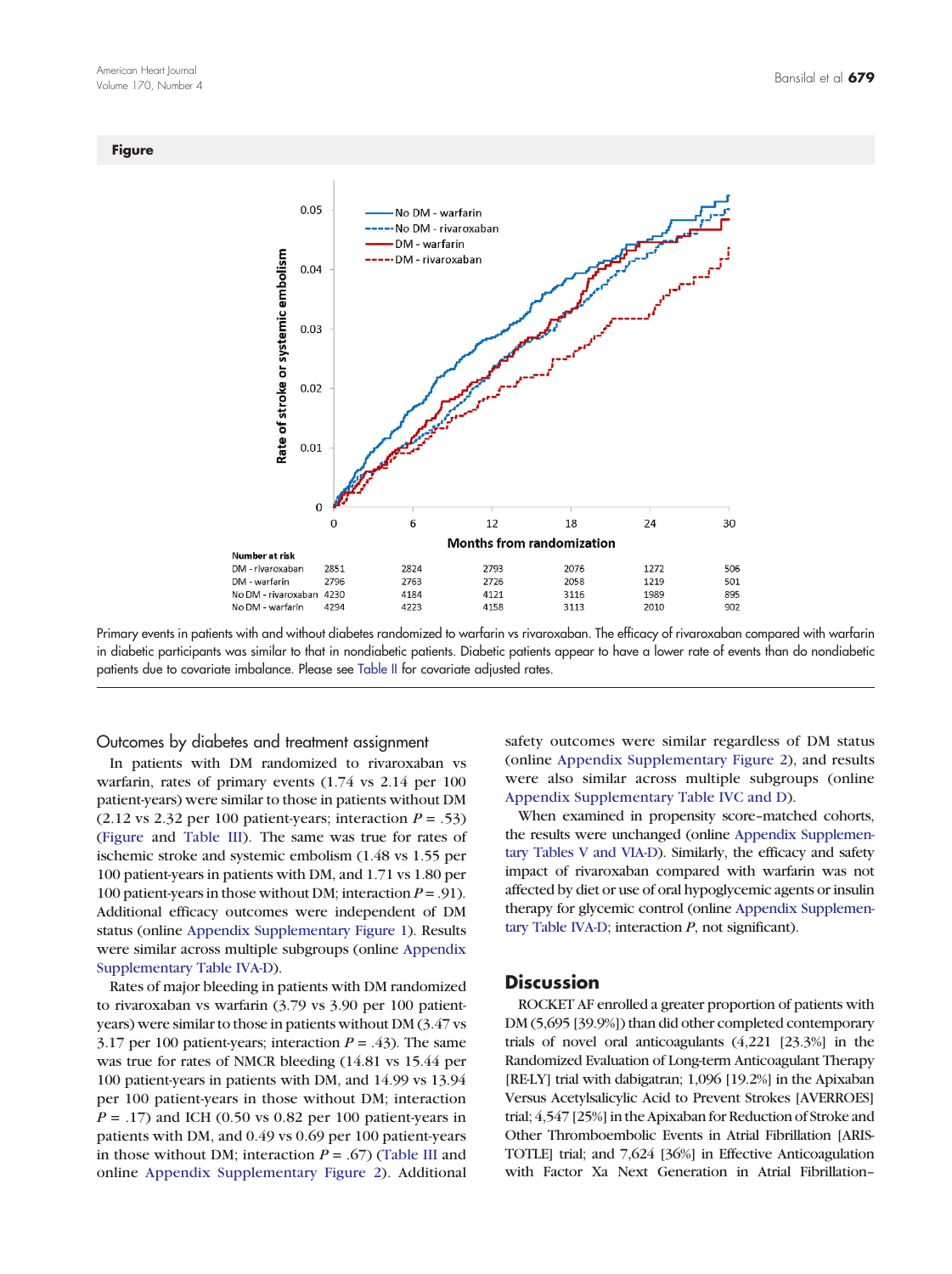|                              | Diabetic patients                                  |                                                 |                                           | Nondiabetic patients                               |                                                 |                                           |                                         |
|------------------------------|----------------------------------------------------|-------------------------------------------------|-------------------------------------------|----------------------------------------------------|-------------------------------------------------|-------------------------------------------|-----------------------------------------|
|                              | Rivaroxaban<br>events/100 pt-yrs<br>(total events) | Warfarin<br>events/100 pt-yrs<br>(total events) | Rivaroxaban<br>vs warfarin<br>HR (95% CI) | Rivaroxaban<br>events/100 pt-yrs<br>(total events) | Warfarin<br>events/100 pt-yrs<br>(total events) | Rivaroxaban<br>vs warfarin<br>HR (95% CI) | P value for<br>interaction <sup>7</sup> |
| Efficacy outcomes            |                                                    |                                                 |                                           |                                                    |                                                 |                                           |                                         |
| Stroke or SE                 | 1.74 (95)                                          | 2.14(114)                                       | $0.82$ (0.63-1.08)                        | 2.12(174)                                          | 2.32(192)                                       | $0.92$ (0.75-1.13)                        | .53                                     |
| Ischemic stroke or SE        | 1.48 (81)                                          | 1.55(83)                                        | $0.97$ (0.72-1.32)                        | 1.71(141)                                          | 1.80 (150)                                      | $0.95(0.76-1.20)$                         | .91                                     |
| Stroke/SE/vascular death     | 4.23 (224)                                         | 5.17 (267)                                      | $0.84(0.70-1.00)$                         | 4.34 (348)                                         | 4.22 (342)                                      | 1.03 (0.89-1.19)                          | .081                                    |
| Stroke/SE/vascular death/MI  | 5.15 (270)                                         | 6.26(320)                                       | $0.84(0.72-0.99)$                         | 4.88 (389)                                         | 4.83 (389)                                      | 1.01 (0.88-1.17)                          | .097                                    |
| Stroke                       | 1.61(88)                                           | 2.05 (109)                                      | $0.8010.60 - 1.061$                       | 2.01(165)                                          | 2.07 (172)                                      | $0.97(0.79-1.21)$                         | .27                                     |
| Ischemic stroke              | 1.35(74)                                           | 1.45(78)                                        | $0.94(0.69-1.30)$                         | 1.60 (132)                                         | 1.56 (130)                                      | $1.03(0.81-1.31)$                         | .67                                     |
| <b>SE</b>                    | 0.14(8)                                            | 0.11(6)                                         | 1.37 (0.48-3.96)                          | 0.14(12)                                           | 0.25(21)                                        | $0.58$ $(0.29 - 1.19)$                    | .19                                     |
| Vascular death               | 2.83(152)                                          | 3.65(192)                                       | $0.80$ (0.64-0.99)                        | 2.73 (223)                                         | 2.53(209)                                       | 1.08 (0.89-1.30)                          | .037                                    |
| MI                           | 1.19(65)                                           | 1.51(81)                                        | $0.82$ (0.59-1.14)                        | 0.78(65)                                           | 0.72(61)                                        | 1.09 (0.77-1.54)                          | .25                                     |
| Safety outcomes              |                                                    |                                                 |                                           |                                                    |                                                 |                                           |                                         |
| Major or NMCR bleeding       | 14.81 (582)                                        | 15.44 (596)                                     | $0.98(0.88-1.10)$                         | 14.99 (893)                                        | 13.94 (853)                                     | 1.09 (0.99-1.20)                          | .17                                     |
| Major bleeding               | 3.79(165)                                          | 3.90 (169)                                      | $1.00(0.81-1.24)$                         | 3.47(230)                                          | 3.17(217)                                       | 1.12 (0.93-1.35)                          | .43                                     |
| Intracranial hemorrhage      | 0.50(22)                                           | 0.82(36)                                        | $0.62$ (0.36-1.05)                        | 0.49(33)                                           | 0.69(48)                                        | $0.72$ (0.46-1.12)                        | .67                                     |
| Hemorrhagic stroke           | 0.23(10)                                           | 0.46(20)                                        | $0.51(0.24-1.09)$                         | 0.28(19)                                           | 0.43(30)                                        | $0.65$ $(0.37 - 1.16)$                    | .61                                     |
| Intraocular/retinal bleeding | 0.14(6)                                            | 0.25(11)                                        | $0.53$ (0.20-1.45)                        | 0.16(11)                                           | 0.19(13)                                        | $0.89$ (0.40-1.99)                        | .43                                     |

<span id="page-6-0"></span>Table III. Treatment comparisons for efficacy and safety end points in diabetic and nondiabetic patients

Abbreviations; pt-yrs, Patient-years; SE, systemic embolism.

⁎ P value for interaction of diabetes and treatment.

Thrombolysis In Myocardial Infarction 48 [ENGAGE AF-TIMI 48] trial with edoxaban), allowing robust assessment of an alternative to warfarin in diabetic patients with nonvalvular AF. The adjusted rates of stroke and systemic embolism and bleeding were higher for patients with DM vs without DM. The efficacy and safety of rivaroxaban compared with warfarin evident in the overall ROCKET AF study extended to patients with DM, and these effects were not significantly impacted by the use of oral agents or insulin for glucose control. Our results are consistent with findings from a subanalysis of the RELY trial in diabetic patients, which showed that diabetic status does not appear to impact the relative safety and efficacy of dabigatran compared with warfarin[.](#page-7-0)<sup>[8](#page-7-0)</sup>

In the Atherosclerosis Risk in Communities (ARIC) study of 13,025 persons, DM was associated with a 35% increase in the incidence of AF, and risk was greater in those with elevated levels of glycated hemoglobin[.](#page-7-0)<sup>[9](#page-7-0)</sup> These observations are supported by a population-based study and meta-analysis of more than 100,000 cases of AF among more than 1[.](#page-7-0)6 million persons.<sup>[10,11](#page-7-0)</sup> In the United Kingdom Prospective Diabetes Study (UKPDS), diabetic patients with AF had an 8-fold greater risk of stroke than did patients without this risk factor[.](#page-7-0)<sup>[12](#page-7-0)</sup> In cohorts of patients with AF, those with DM had stroke rates ranging from  $3.6\%$  to  $8.6\%$  per year.<sup>[13,14](#page-7-0)</sup> In the Stroke Prevention in Atrial Fibrillation (SPAF) studies, of 196 diabetic patients without hypertension, prior stroke, or TIA, other than in women older than 75 years, the ischemic stroke rate was  $2.6\%$  $2.6\%$  $2.6\%$  per year.<sup>[15](#page-8-0)</sup> The mechanism by which DM raises stroke risk independent of other established risk factors is unknown, but a hypercoagulable milieu mediated through increased levels of tissue plasminogen activator antigen and factor VIII activity and decreased fibrin breakdown is one postulated factor[.](#page-8-0)<sup>[16](#page-8-0)</sup>

Inferences about differences in clinical characteristics or intrinsic risk of stroke in the diabetic subpopulations in recent trials must be tempered because DM is a component of the CHADS<sub>2</sub> stroke risk schema used to define eligibility for enrollment. Although we found similar rates of stroke and systemic embolism in patients with and without DM, the latter group was more likely to have had prior stroke. As would be expected, patients with DM had a higher likelihood of MI and vascular death than did nondiabetic participants. The lack of robust association between DM and stroke in this analysis may be driven by high thromboembolism risk in the ROCKET AF population (mean  $CHADS<sub>2</sub>$  score 3.5). Given the considerably less frequent history of stroke, the diabetic subpopulation of the ROCKET AF cohort might be expected to have a lower event rate than the nondiabetic group; yet, the rates were comparable, suggesting that DM is associated with considerable risk. Modeling 2-year event rates for diabetic patients using the comorbid profiles of nondiabetic patients unmasked a higher risk of events associated with DM. The results of this analysis suggest that DM influences stroke risk in patients with AF as much as it raises the risk of coronary events in patients with atherosclerosis, but whether these associations share common mechanisms is speculative.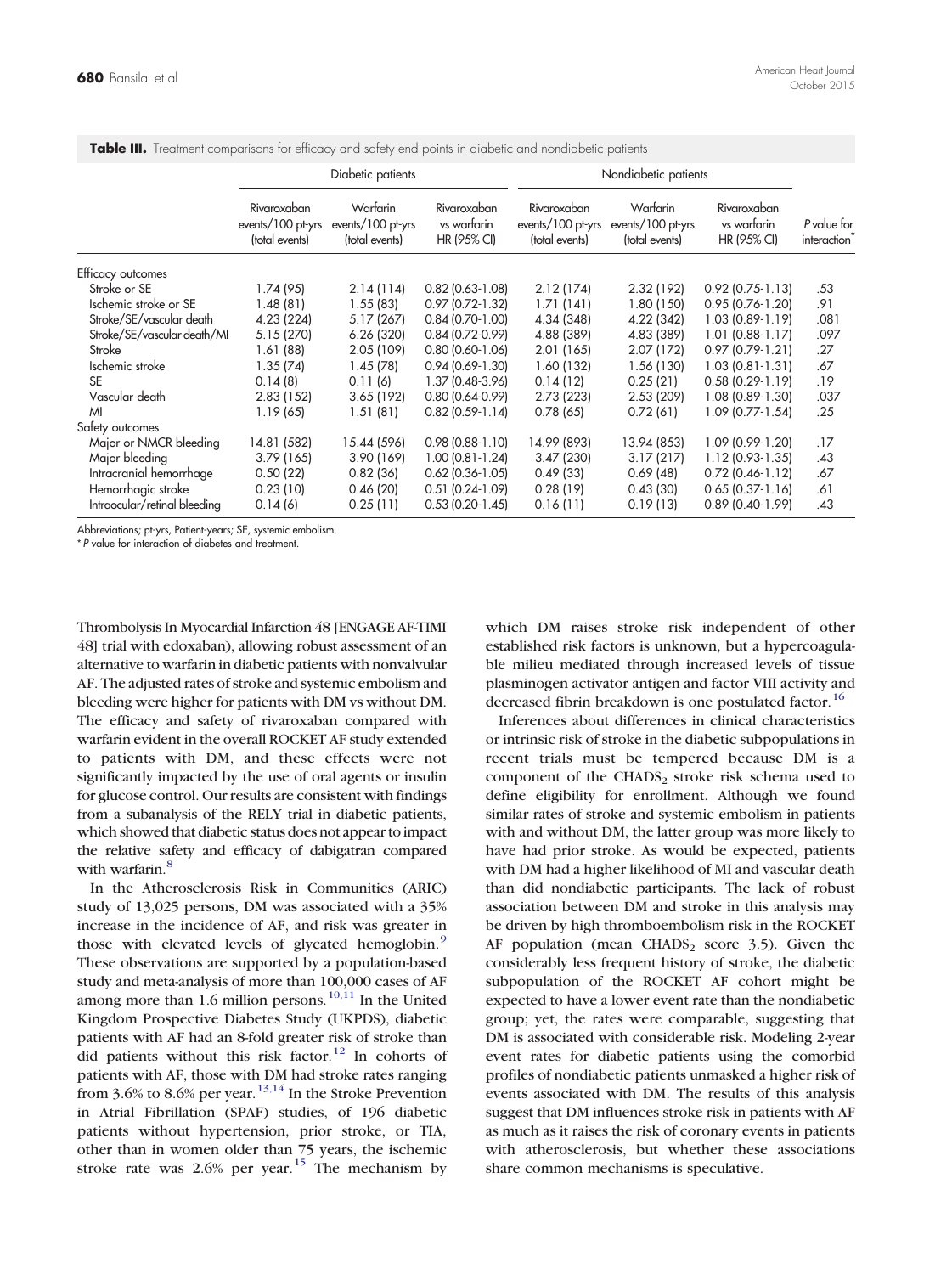#### <span id="page-7-0"></span>Limitations

The results reported here are derived from prespecified, post hoc subgroup analyses of a randomized trial in which DM was among the criteria used to establish eligibility for entry. Although the time in therapeutic range in ROCKET AF was lower than reported in some studies, the efficacy of rivaroxaban was favorable across groups defined by INR control in the overall trial population. The especially high mean  $CHADS<sub>2</sub>$  risk score required for enrollment provides a robust test of the drug's efficacy and safety in high-risk patients, but may limit generalizability to patients with DM at lower thromboembolism risk. Finally, we have inadequate information regarding the influence of glycemic control on clinical outcomes to assess whether more aggressive management of blood glucose influences the risk of ischemic or hemorrhagic events in patients with DM and AF.

# **Conclusions**

The relative efficacy and safety of rivaroxaban compared with warfarin was similar in patients with and without DM, supporting the use of rivaroxaban as an alternative to warfarin for prevention of stroke and systemic embolism in diabetic patients with AF.

#### Author contributions

J.L.H. as guarantor affirms that the manuscript is an honest, accurate, and transparent account of the study being reported; that no important aspects of the study have been omitted; and that any discrepancies from the study as planned have been explained. Study conception and design: J.L.H., Z.B., A.S.H., Y.L., M.R.P.

Acquisition of data: A.S.H., Y.L., M.R.P., K.W.M., K.A.A.F. Analysis and interpretation of data: S.B., Z.B., J.L.H., A.S.H., Y.L., M.R.P., R.C.B., G.B., W.H., G.J.H., C.S.N.,

D.E.S., S.D.B., J.P.P., K.W.M., K.A.A.F.

Drafting of manuscript: S.B., Z.B., J.L.H., A.S.H., Y.L. Critical revision: S.B., Z.B., J.L.H., A.S.H., Y.L., M.R.P.,

R.C.B., G.B., W.H., G.J.H., C.S.N., D.E.S., S.D.B., J.P.P., K.W.M., K.A.A.F.

#### Data access and responsibility

Dr Halperin had full access to all the data in the study and takes responsibility for the integrity of the data and the accuracy of the data analysis. Drs Bansilal and Halperin take full responsibility for the work as a whole, including the study design, access to data, and the decision to submit and publish the manuscript. All authors have approved the final article.

# **Disclosures**

The ROCKET AF trial was sponsored by Johnson & Johnson Pharmaceutical Research & Development (Raritan, NJ) and Bayer HealthCare AG (Leverkusen, Germany). All analyses were conducted at the Duke Clinical Research Institute (Durham, NC), and the authors had full access to all data. The Duke Clinical Research Institute coordinated the trial, managed the database, and performed the secondary and post hoc analyses for this manuscript independent of the sponsors. An international executive committee designed the trial and was responsible for oversight of study conduct and reporting of all results and takes responsibility for the accuracy and completeness of data analyses. The authors are fully responsible for the study design, data collection, analysis and interpretation of the manuscript, and writing of the manuscript. The sponsor played no role in the decision to submit the manuscript for publication.

# References

- 1. [Stroke Risk in Atrial Fibrillation Working Group. Independent](http://refhub.elsevier.com/S0002-8703(15)00443-3/rf0005) [predictors of stroke in patients with atrial fibrillation: a systematic](http://refhub.elsevier.com/S0002-8703(15)00443-3/rf0005) [review. Neurology 2007;69:546-54.](http://refhub.elsevier.com/S0002-8703(15)00443-3/rf0005)
- 2. [Stegmayr B, Asplund K. Diabetes as a risk factor for stroke. A](http://refhub.elsevier.com/S0002-8703(15)00443-3/rf0010) [population perspective. Diabetologia 1995;38:1061-8.](http://refhub.elsevier.com/S0002-8703(15)00443-3/rf0010)
- 3. [Wang TD, Chen WJ, Su SS, et al. Increased levels of tissue](http://refhub.elsevier.com/S0002-8703(15)00443-3/rf0015) [plasminogen activator antigen and factor VIII activity in nonvalvular](http://refhub.elsevier.com/S0002-8703(15)00443-3/rf0015) [atrial fibrillation: relation to predictors of thromboembolism.](http://refhub.elsevier.com/S0002-8703(15)00443-3/rf0015) [J Cardiovasc Electrophysiol 2001;12:877-84.](http://refhub.elsevier.com/S0002-8703(15)00443-3/rf0015)
- 4. [Klem I, Wehinger C, Schneider B, et al. Diabetic atrial fibrillation](http://refhub.elsevier.com/S0002-8703(15)00443-3/rf0020) [patients: mortality and risk for stroke or embolism during a 10-year](http://refhub.elsevier.com/S0002-8703(15)00443-3/rf0020) [follow-up. Diabetes Metab Res Rev 2003;19:320-8.](http://refhub.elsevier.com/S0002-8703(15)00443-3/rf0020)
- 5. [Rocket AF Study Investigators. Rivaroxaban-once daily, oral, direct](http://refhub.elsevier.com/S0002-8703(15)00443-3/rf0075) [factor Xa inhibition compared with vitamin K antagonism for](http://refhub.elsevier.com/S0002-8703(15)00443-3/rf0075) [prevention of stroke and Embolism Trial in Atrial Fibrillation: rationale](http://refhub.elsevier.com/S0002-8703(15)00443-3/rf0075) [and design of the ROCKET AF study. Am Heart J 2010;159:](http://refhub.elsevier.com/S0002-8703(15)00443-3/rf0075) [340-347.e1.](http://refhub.elsevier.com/S0002-8703(15)00443-3/rf0075)
- 6. [Patel MR, Mahaffey KW, Garg J, et al. Rivaroxaban versus warfarin](http://refhub.elsevier.com/S0002-8703(15)00443-3/rf0025) [in nonvalvular atrial fibrillation. N Engl J Med 2011;365:883-91.](http://refhub.elsevier.com/S0002-8703(15)00443-3/rf0025)
- 7. [Rosendaal FR, Cannegieter SC, van der Meer FJ, et al. A method to](http://refhub.elsevier.com/S0002-8703(15)00443-3/rf0030) [determine the optimal intensity of oral anticoagulant therapy. Thromb](http://refhub.elsevier.com/S0002-8703(15)00443-3/rf0030) [Haemost 1993;69:236-9.](http://refhub.elsevier.com/S0002-8703(15)00443-3/rf0030)
- 8. [Brambatti M, Darius H, Oldgren J, et al. Comparison of dabigatran](http://refhub.elsevier.com/S0002-8703(15)00443-3/rf0035) [versus warfarin in diabetic patients with atrial fibrillation: results from](http://refhub.elsevier.com/S0002-8703(15)00443-3/rf0035) [the RE-LY trial. Int J Cardiol 2015;196:127-31.](http://refhub.elsevier.com/S0002-8703(15)00443-3/rf0035)
- 9. [Huxley RR, Alonso A, Lopez FL, et al. Type 2 diabetes, glucose](http://refhub.elsevier.com/S0002-8703(15)00443-3/rf0040) [homeostasis and incident atrial fibrillation: the Atherosclerosis Risk in](http://refhub.elsevier.com/S0002-8703(15)00443-3/rf0040) [Communities study. Heart 2012;98:133-8.](http://refhub.elsevier.com/S0002-8703(15)00443-3/rf0040)
- 10. [Dublin S, Glazer NL, Smith NL, et al. Diabetes mellitus, glycemic control,](http://refhub.elsevier.com/S0002-8703(15)00443-3/rf0045) [and risk of atrial fibrillation. J Gen Intern Med 2010;25:853-8.](http://refhub.elsevier.com/S0002-8703(15)00443-3/rf0045)
- 11. [Huxley RR, Filion KB, Konety S, et al. Meta-analysis of cohort and](http://refhub.elsevier.com/S0002-8703(15)00443-3/rf0050) [case-control studies of type 2 diabetes mellitus and risk of atrial](http://refhub.elsevier.com/S0002-8703(15)00443-3/rf0050) [fibrillation. Am J Cardiol 2011;108:56-62.](http://refhub.elsevier.com/S0002-8703(15)00443-3/rf0050)
- 12. [Davis TM, Millns H, Stratton IM, et al. Risk factors for stroke in type 2](http://refhub.elsevier.com/S0002-8703(15)00443-3/rf0055) [diabetes mellitus: United Kingdom Prospective Diabetes Study](http://refhub.elsevier.com/S0002-8703(15)00443-3/rf0055) [\(UKPDS\) 29. Arch Intern Med 1999;159:1097-103.](http://refhub.elsevier.com/S0002-8703(15)00443-3/rf0055)
- 13. [Go AS, Hylek EM, Chang Y, et al. Anticoagulation therapy for](http://refhub.elsevier.com/S0002-8703(15)00443-3/rf0060) [stroke prevention in atrial fibrillation: how well do randomized](http://refhub.elsevier.com/S0002-8703(15)00443-3/rf0060) [trials translate into clinical practice? JAMA 2003;290:](http://refhub.elsevier.com/S0002-8703(15)00443-3/rf0060) [2685-92.](http://refhub.elsevier.com/S0002-8703(15)00443-3/rf0060)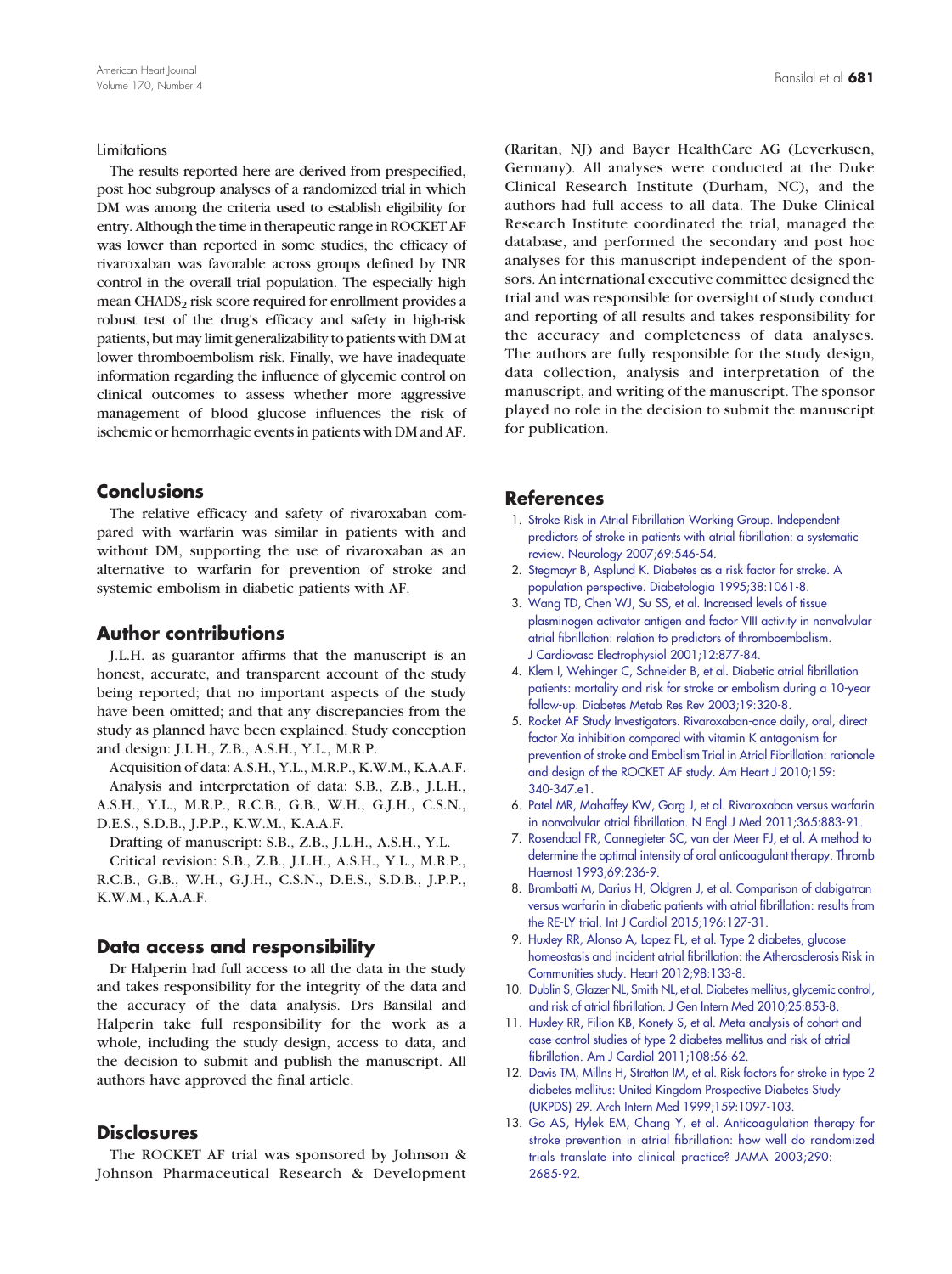<span id="page-8-0"></span>15. [Hart RG, Pearce LA, McBride R, et al. Factors associated with ischemic](http://refhub.elsevier.com/S0002-8703(15)00443-3/rf0065) [stroke during aspirin therapy in atrial fibrillation: analysis of 2012](http://refhub.elsevier.com/S0002-8703(15)00443-3/rf0065)

[participants in the SPAF I-III clinical trials. The Stroke Prevention in Atrial](http://refhub.elsevier.com/S0002-8703(15)00443-3/rf0065) [Fibrillation \(SPAF\) Investigators. Stroke 1999;30:1223-9.](http://refhub.elsevier.com/S0002-8703(15)00443-3/rf0065)

16. [Varughese GI, Patel JV, Tomson J, et al. The prothrombotic risk of](http://refhub.elsevier.com/S0002-8703(15)00443-3/rf0070) [diabetes mellitus in atrial fibrillation and heart failure. J Thromb](http://refhub.elsevier.com/S0002-8703(15)00443-3/rf0070) [Haemost 2005;3:2811-3.](http://refhub.elsevier.com/S0002-8703(15)00443-3/rf0070)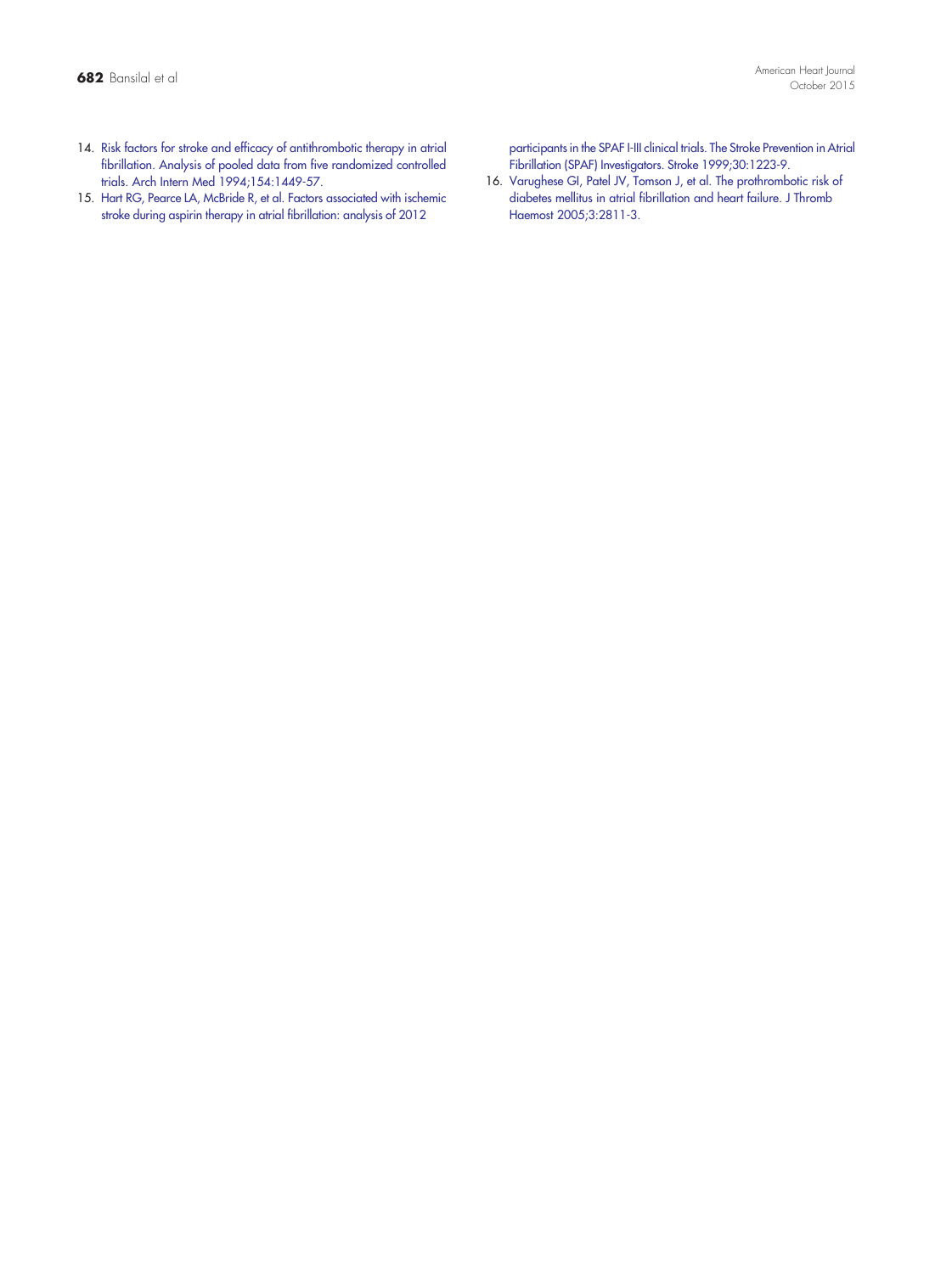# <span id="page-9-0"></span>Appendix. Supplementary information

**Supplementary Table I.** Baseline characteristics by diabetes status

|                                                 | All patients enrolled<br>$(N = 14,264)$ | Diabetic patients<br>$(n = 5695)$ | Nondiabetic patients<br>$(n = 8569)$ | P        |
|-------------------------------------------------|-----------------------------------------|-----------------------------------|--------------------------------------|----------|
| <b>Baseline characteristics</b>                 |                                         |                                   |                                      |          |
| Age (y), median (25th, 75th)                    | 73 (65, 78)                             | 71 (64, 77)                       | 74 (66, 79)                          | < .0001  |
| Female, no. (%)                                 | 5660 (39.7)                             | 2242 (39.4)                       | 3418 (39.9)                          | .53      |
| AF, no. (%)                                     |                                         |                                   |                                      | .0007    |
| Persistent                                      | 11,548 (81.0)                           | 4684 (82.2)                       | 6864 (80.1)                          |          |
| Paroxysmal                                      | 2514 (17.6)                             | 922 (16.2)                        | 1592 (18.6)                          |          |
| Newly diagnosed                                 | 202(1.4)                                | 89(1.6)                           | 113(1.3)                             |          |
| Diabetes controlled <sup>*</sup> by, no. (%)    |                                         |                                   |                                      |          |
| Diet                                            |                                         | 1454 (25.5)                       |                                      |          |
| Oral medication+                                |                                         | 3301 (58.0)                       |                                      |          |
| Thiazolidinedione                               |                                         | 189 (5.7)                         |                                      |          |
| Biguanide                                       |                                         | 1864 (56.5)                       |                                      |          |
| Sulfonylurea                                    |                                         | 1815 (55.0)                       |                                      |          |
| Other/unspecified                               |                                         | 117(3.5)                          |                                      |          |
| Insulin                                         |                                         | 939 (16.5)                        |                                      |          |
| Presenting characteristics, median (25th, 75th) |                                         |                                   |                                      |          |
| Body mass index ( $\text{kg/m}^2$ )             | 28.2 (25.1, 32.0)                       | 29.9 (26.5, 34.2)                 | 27.2 (24.4, 30.5)                    | < 0.0001 |
| Systolic blood pressure                         | 130 (120, 140)                          | 130 (120, 140)                    | 130 (120, 140)                       | < .0001  |
| Diastolic blood pressure                        | 80 (70, 85)                             | 80 (70, 85)                       | 80 (71, 86)                          | < .0001  |
| Creatinine clearance                            | 67 (52, 87)                             | 72 (55, 94)                       | 65(50, 83)                           | < 0001   |
| eGFR (mL/min)                                   |                                         |                                   |                                      | < 0.0001 |
| $<$ 30                                          | 28 (0.2)                                | 11(0.2)                           | 17(0.2)                              |          |
| $30 - 60$                                       | 5497 (38.6)                             | 1876 (33.0)                       | 3621 (42.3)                          |          |
| $>60$                                           | 8725 (61.2)                             | 3803 (66.8)                       | 4922 (57.5)                          |          |
| Other baseline comorbidities                    |                                         |                                   |                                      |          |
| Prior stroke/TIA, no. (%)                       | 7468 (52.4)                             | 1806 (31.7)                       | 5662 (66.1)                          | < .0001  |
| Hypertension, no. (%)                           | 12,910 (90.5)                           | 5433 (95.4)                       | 7477 (87.3)                          |          |
| Congestive heart failure, no. (%)               | 8908 (62.5)                             | 3792 (66.6)                       | 5116 (59.7)                          | < 0.001  |
| COPD, no. (%)                                   | 1497 (10.5)                             | 662 (11.6)                        | 835 (9.8)                            | .0003    |
| CHADS <sub>2</sub> score, median (25th, 75th)   | 3(3, 4)                                 | 3(3, 4)                           | 3(3, 4)                              | < 0001   |
| CHADS <sub>2</sub> score, mean (SD)             | 3.5(0.9)                                | 3.7(1.0)                          | 3.3(0.9)                             |          |
| Medications, no. (%)                            |                                         |                                   |                                      |          |
| Prior vitamin K antagonist use                  | 8904 (62.4)                             | 3717 (65.3)                       | 5187 (60.5)                          | < 0.0001 |
| Prior chronic ASA use                           | 5485 (38.5)                             | 2230 (39.2)                       | 3255 (38.0)                          | .16      |
| ACE inhibitor/ARB                               | 10,583 (74.2)                           | 4626 (81.2)                       | 5957 (69.5)                          | < .0001  |
| <b>B-Blocker</b>                                | 9250 (64.8)                             | 3834 (67.3)                       | 5416 (63.2)                          | < 0001   |
| Calcium-channel blocker                         | 3958 (27.7)                             | 1807 (31.7)                       | 2151(25.1)                           | < 0001   |
| Diuretic                                        | 8490 (59.5)                             | 3820 (67.1)                       | 4670 (54.5)                          | < .0001  |

Abbreviations: eGFR, Estimated glomerular filtration rate; TIA, transient ischemic attack; COPD, chronic obstructive pulmonary disease; ASA, aspirin; ACE, angiotensin-converting

enzyme; ARB, angiotensin receptor blocker.<br>\*Patients may have reported more than one type of diabetes control. In this table, patients are placed in mutually exclusive categories with the priority order of (1) insulin, (2) and (3) no treatment.

†Percents for individual drug types are calculated among those with diabetes controlled by oral medication. Patients could report more than 1 medication. In total, 438 (13%) ol<br>those reporting control by oral medication di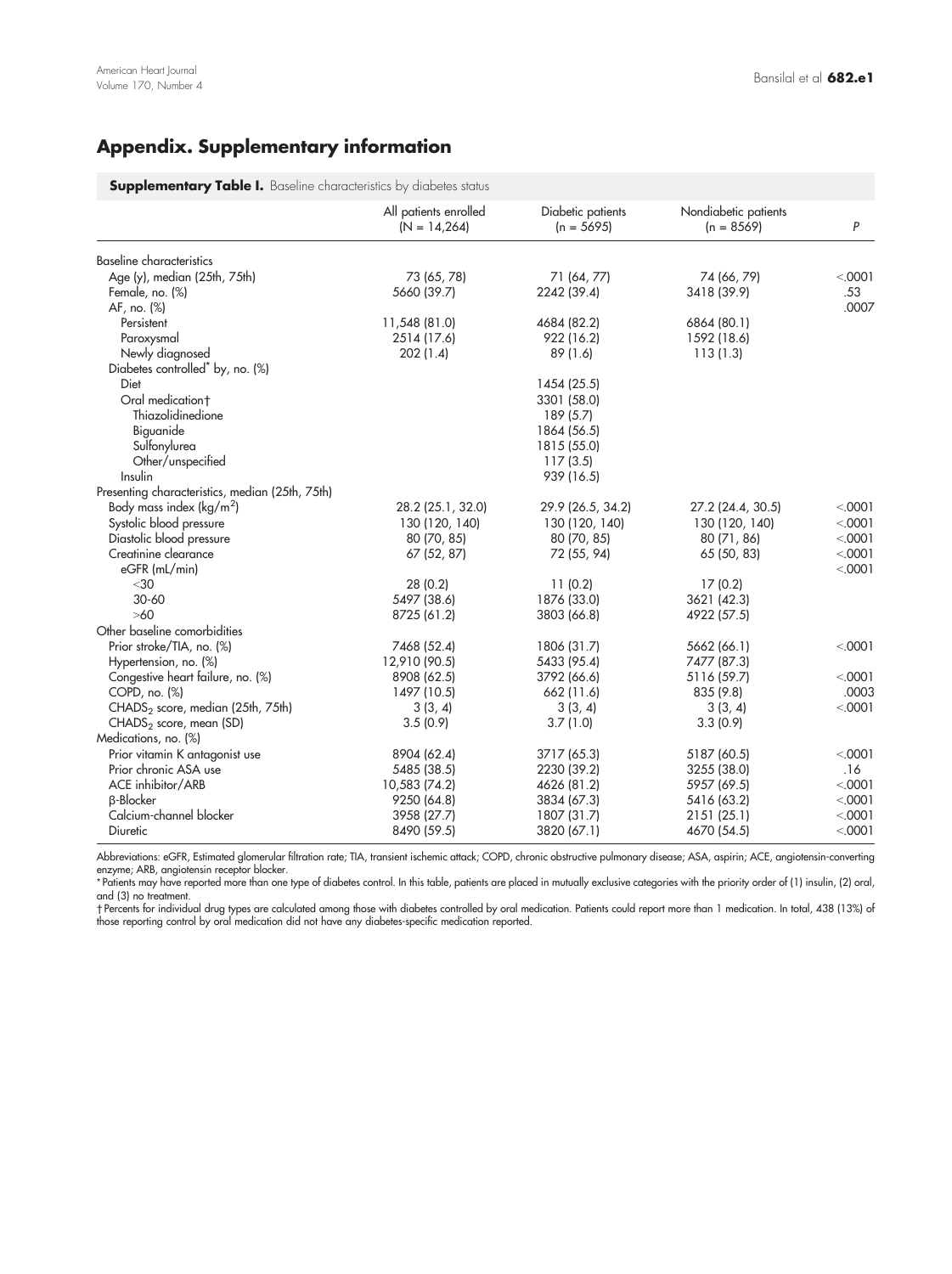| <b>Supplementary Table II.</b> Efficacy and safety end points in didpetic and nondidpetic patients |                                                          |                                                             |                                                             |          |
|----------------------------------------------------------------------------------------------------|----------------------------------------------------------|-------------------------------------------------------------|-------------------------------------------------------------|----------|
|                                                                                                    | Diabetic patients<br>events/100 pt-yrs<br>(total events) | Nondiabetic patients<br>events/100 pt-yrs<br>(total events) | Diabetic patients vs<br>nondiabetic patients<br>HR (95% CI) | P        |
| Efficacy outcomes                                                                                  |                                                          |                                                             |                                                             |          |
| Stroke or SE                                                                                       | 1.94 (209)                                               | 2.22 (366)                                                  | 1.13 (0.94-1.35)                                            | .20      |
| Ischemic stroke or SE                                                                              | 1.52(164)                                                | 1.76 (291)                                                  | $1.15(0.94-1.41)$                                           | .18      |
| Stroke/SE/vascular death                                                                           | 4.69 (491)                                               | 4.28 (690)                                                  | $1.27(1.13-1.44)$                                           | .0001    |
| Stroke/SE/vascular death/MI                                                                        | 5.70 (590)                                               | 4.86 (778)                                                  | $1.32(1.18-1.49)$                                           | < 0001   |
| Stroke                                                                                             | 1.83(197)                                                | 2.04 (337)                                                  | 1.18 (0.98-1.43)                                            | .085     |
| Ischemic stroke                                                                                    | 1.40(152)                                                | 1.58 (262)                                                  | 1.23 (0.99-1.52)                                            | .063     |
| <b>SE</b>                                                                                          | 0.13(14)                                                 | 0.20(33)                                                    | $0.67$ (0.34-1.33)                                          | .25      |
| Vascular death                                                                                     | 3.24(344)                                                | 2.63(432)                                                   | $1.35(1.16-1.57)$                                           | .0001    |
| M                                                                                                  | 1.35 (146)                                               | 0.75(126)                                                   | 1.70 (1.31-2.20)                                            | < 0.0001 |
| Safety outcomes                                                                                    |                                                          |                                                             |                                                             |          |
| Major or NMCR bleeding                                                                             | 15.12 (1178)                                             | 14.46 (1746)                                                | $1.02(0.94-1.10)$                                           | .62      |
| Major bleeding                                                                                     | 3.85(334)                                                | 3.32(447)                                                   | $1.13(0.97-1.31)$                                           | .12      |
| Intracranial hemorrhage                                                                            | 0.66(58)                                                 | 0.59(81)                                                    | 1.36 (0.94-1.96)                                            | .10      |
| Hemorrhagic stroke                                                                                 | 0.34(30)                                                 | 0.36(49)                                                    | 1.14 (0.69-1.88)                                            | .62      |
| Intraocular/retinal bleed                                                                          | 0.19(17)                                                 | 0.18(24)                                                    | 1.04 (0.52-2.06)                                            | .91      |

# <span id="page-10-0"></span>Supplementary Table II. Efficacy and safety end points in diabetic and nondiabetic patients

Event rates (events per 100 pt-yrs) are unadjusted. HRs and P values are trom adjusted Cox models.<br>Abbreviations: pt-yrs, Patient-years; HR, hazard ratio; MI, myocardial infarction; SE, systemic embolism; NMCR, nonmajor cl

**Supplementary Table III.** Risk associated with diabetes compared with other components of the CHADS<sub>2</sub> score

|                                            | Stroke/SE         |       | Ischemic stroke/SE |       |
|--------------------------------------------|-------------------|-------|--------------------|-------|
| Variable                                   | HR (95% CI)       | D     | HR (95% CI)        |       |
| <b>Diabetes</b>                            | 1.14 (0.95-1.37)  | .16   | 1.16 (0.94-1.42)   | .17   |
| Other CHADS <sub>2</sub> risk factors      |                   |       |                    |       |
| Age $>75$ y                                | 1.22 (1.01-1.47)  | .034  | 1.22 (0.99-1.50)   | .063  |
| Hypertension                               | 1.26 (0.93-1.71)  | .14   | 1.09 (0.79-1.51)   | .61   |
| LV dysfunction or heart failure            | $0.93(0.78-1.11)$ | .41   | $0.96(0.79-1.17)$  | .71   |
| Chronic kidney disease (CrCl 30-49 mL/min) | 1.26 (1.02-1.56)  | .030  | 1.39 (1.10-1.75)   | .0059 |
| Female sex                                 | 1.29 (1.08-1.55)  | .0044 | 1.36 (1.12-1.66)   | .0024 |
| Warfarin treatment assignment              | 1.13 (0.96-1.34)  | .13   | 1.05 (0.87-1.26)   | .64   |

Each model adjusted for other known predictors of efficacy end points. Abbreviations: HR, Hazard ratio; SE, systemic embolism; LV, left ventricle; CrCl, creatinine clearance.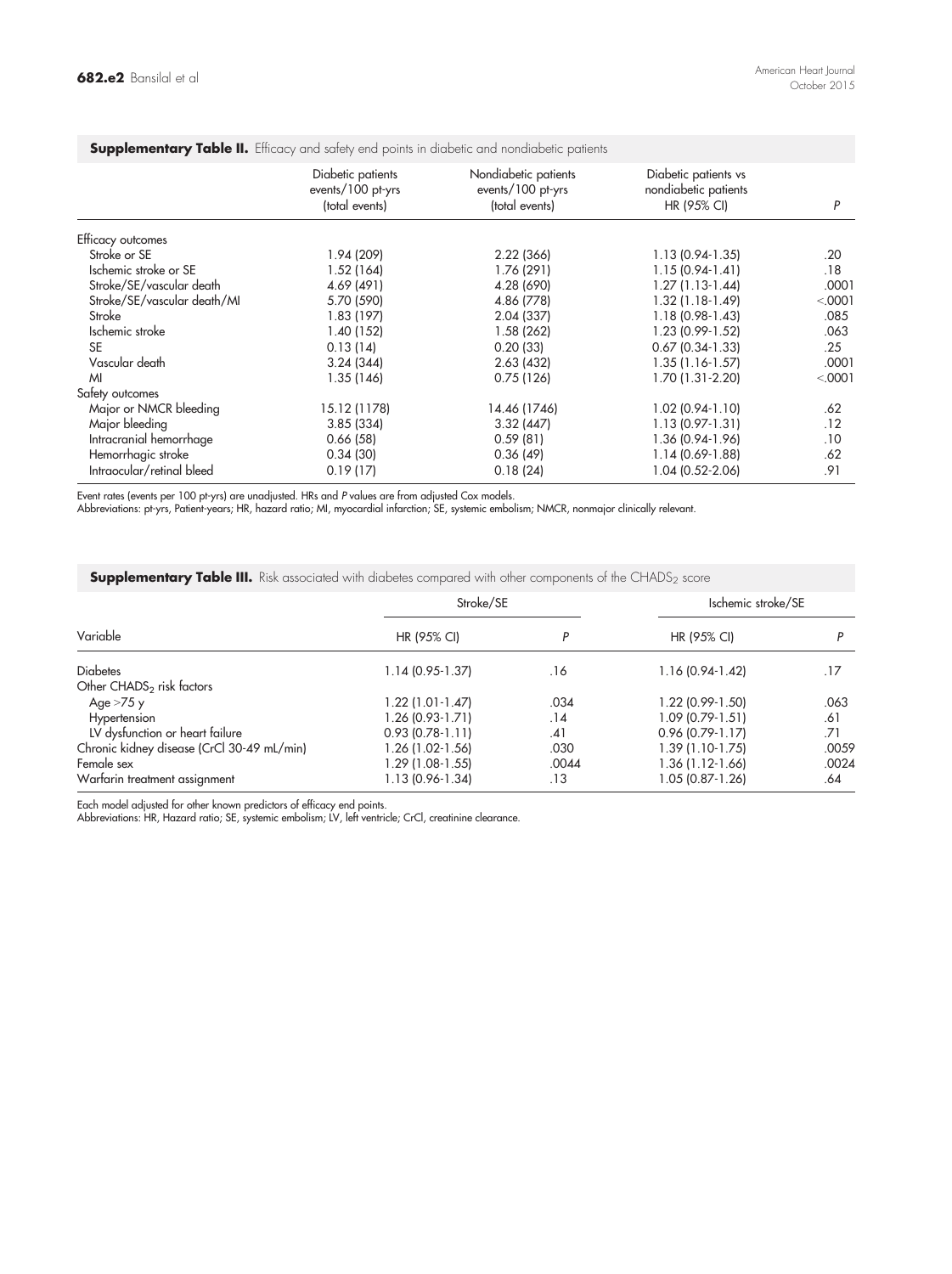<span id="page-11-0"></span>

|                                     | Ν    | Rivaroxaban<br>events/100 pt-yrs<br>(total events) | Warfarin<br>events/100 pt-yrs<br>(total events) | Rivaroxaban vs<br>warfarin HR<br>(95% CI) | P value for interaction<br>of subgroup <sup>*</sup> with<br>treatment |
|-------------------------------------|------|----------------------------------------------------|-------------------------------------------------|-------------------------------------------|-----------------------------------------------------------------------|
| A. Stroke or systemic embolism      |      |                                                    |                                                 |                                           |                                                                       |
| Diabetic subgroup                   |      |                                                    |                                                 |                                           |                                                                       |
| Diabetes controlled by              |      |                                                    |                                                 |                                           |                                                                       |
|                                     | 930  |                                                    |                                                 |                                           |                                                                       |
| Insulin<br>Oral medication          |      | 1.88(16)                                           | 1.73 (16)                                       | 1.18 (0.59-2.36)                          | .62                                                                   |
|                                     | 3283 | 1.80(58)                                           | 2.27(70)                                        | $0.78$ (0.55-1.10)                        |                                                                       |
| Diet                                | 1433 | 1.53(21)                                           | 2.13(28)                                        | $0.72$ (0.41-1.27)                        |                                                                       |
| Body mass index ( $\text{kg/m}^2$ ) |      |                                                    |                                                 |                                           |                                                                       |
| $\geq 30$                           | 2793 | 1.68(46)                                           | 1.66(44)                                        | $1.01$ (0.67-1.53)                        | .32                                                                   |
| $<$ 30                              | 2849 | 1.81(49)                                           | 2.62(70)                                        | $0.69$ (0.48-1.00)                        |                                                                       |
| Prior stroke or TIA                 |      |                                                    |                                                 |                                           |                                                                       |
| Yes                                 | 1785 | 2.80(47)                                           | 3.24(52)                                        | $0.86$ (0.58-1.28)                        | .75                                                                   |
| No                                  | 3862 | 1.27(48)                                           | 1.67(62)                                        | $0.78$ (0.53-1.14)                        |                                                                       |
| Hypertension                        |      |                                                    |                                                 |                                           |                                                                       |
| Yes                                 | 5389 | 1.76(91)                                           | 2.15 (109)                                      | $0.82$ (0.62-1.09)                        | .78                                                                   |
| No                                  | 258  | 1.44(4)                                            | 2.05(5)                                         | $0.72$ (0.19-2.68)                        |                                                                       |
| Heart failure                       |      |                                                    |                                                 |                                           |                                                                       |
| Yes                                 | 3764 | 1.62(57)                                           | 2.07(73)                                        | $0.80$ (0.56-1.13)                        | .78                                                                   |
| No                                  | 1882 | 1.97 (38)                                          | 2.29(41)                                        | $0.85$ (0.55-1.33)                        |                                                                       |
| Prior VKA                           |      |                                                    |                                                 |                                           |                                                                       |
| Yes                                 | 3687 | 1.54(56)                                           | 1.87(67)                                        | $0.84(0.59-1.20)$                         | .76                                                                   |
|                                     |      |                                                    |                                                 |                                           |                                                                       |
| No                                  | 1960 | 2.17(39)                                           | 2.72(47)                                        | $0.77$ (0.51-1.19)                        |                                                                       |
| Concurrent ASA use                  |      |                                                    |                                                 |                                           |                                                                       |
| Yes                                 | 2104 | 1.67(33)                                           | 1.90(37)                                        | $0.89$ (0.56-1.43)                        | .72                                                                   |
| No                                  | 3543 | 1.78 (62)                                          | 2.28(77)                                        | $0.78$ (0.56-1.09)                        |                                                                       |
| <b>Baseline renal function</b>      |      |                                                    |                                                 |                                           |                                                                       |
| eGFR $\leq 60$ (mL/min)             | 1860 | 2.25(39)                                           | 3.14(56)                                        | $0.72$ (0.47-1.08)                        | .56                                                                   |
| $eGFR > 60$ (mL/min)                | 3782 | 1.51(56)                                           | 1.64(58)                                        | $0.91(0.63-1.31)$                         |                                                                       |
| Nondiabetic subgroup                | 8524 | 2.12(174)                                          | 2.32 (192)                                      | $0.92$ (0.75-1.13)                        |                                                                       |
|                                     |      |                                                    |                                                 |                                           |                                                                       |
| <b>B.</b> Ischemic stroke           |      |                                                    |                                                 |                                           |                                                                       |
| Diabetic subgroup                   |      |                                                    |                                                 |                                           |                                                                       |
| Diabetes controlled by              |      |                                                    |                                                 |                                           | .55                                                                   |
| Insulin                             | 930  | 1.76(15)                                           | 1.40(13)                                        | 1.37 (0.65-2.87)                          |                                                                       |
| Oral medication                     | 3283 | 1.42(46)                                           | 1.48(46)                                        | $0.94(0.62-1.42)$                         |                                                                       |
| Diet                                | 1433 | 0.94(13)                                           | 1.43(19)                                        | $0.66$ (0.33-1.35)                        |                                                                       |
| Body mass index ( $\text{kg/m}^2$ ) |      |                                                    |                                                 |                                           | .037                                                                  |
| $\geq$ 30                           | 2793 | 1.35(37)                                           | 0.86(23)                                        | 1.56 (0.93-2.63)                          |                                                                       |
| $30$                                | 2849 | 1.36 (37)                                          | 2.04(55)                                        | $0.66(0.43-1.01)$                         |                                                                       |
| Prior stroke or TIA                 |      |                                                    |                                                 |                                           |                                                                       |
| Yes                                 | 1785 | 2.44(41)                                           | 2.28(37)                                        | 1.06 (0.68-1.66)                          | .63                                                                   |
| No                                  | 3862 | 0.87(33)                                           | 1.10(41)                                        | $0.81$ (0.51-1.28)                        |                                                                       |
| Hypertension                        |      |                                                    |                                                 |                                           | .66                                                                   |
| Yes                                 | 5389 | 1.37(71)                                           | 1.43(73)                                        | 0.96 (0.69-1.33)                          |                                                                       |
| No                                  | 258  |                                                    | 2.05(5)                                         | $0.53(0.13-2.24)$                         |                                                                       |
| Heart failure                       |      | 1.08(3)                                            |                                                 |                                           |                                                                       |
|                                     |      |                                                    |                                                 |                                           | .25                                                                   |
| Yes                                 | 3764 | 1.34(47)                                           | 1.18(42)                                        | 1.16 (0.76-1.75)                          |                                                                       |
| No                                  | 1882 | 1.39(27)                                           | 2.01(36)                                        | $0.68$ (0.41-1.12)                        |                                                                       |
| Prior VKA                           |      |                                                    |                                                 |                                           | .89                                                                   |
| Yes                                 | 3687 | 1.26(46)                                           | 1.38(50)                                        | $0.93$ $(0.62 - 1.39)$                    |                                                                       |
| No                                  | 1960 | 1.54(28)                                           | 1.60(28)                                        | $0.93$ (0.55-1.58)                        |                                                                       |
| Concurrent ASA use                  |      |                                                    |                                                 |                                           | .63                                                                   |
| Yes                                 | 2104 | 1.26(25)                                           | 1.12(22)                                        | 1.14 (0.64-2.02)                          |                                                                       |
| No                                  | 3543 | 1.40(49)                                           | 1.65(56)                                        | $0.85$ (0.58-1.25)                        |                                                                       |
| Baseline renal function (mL/min)    |      |                                                    |                                                 |                                           | .43                                                                   |
| eGFR $\leq 60$                      | 1860 | 1.72(30)                                           | 2.28(41)                                        | $0.75(0.47-1.21)$                         |                                                                       |
| eGFR > 60                           | 3782 | 1.18(44)                                           | 1.04(37)                                        | 1.12 (0.72-1.74)                          |                                                                       |
| Nondiabetic subgroup                | 8524 | 1.60 (132)                                         | 1.56 (130)                                      | $1.03(0.81 - 1.31)$                       |                                                                       |
|                                     |      |                                                    |                                                 |                                           |                                                                       |

(continued on next page)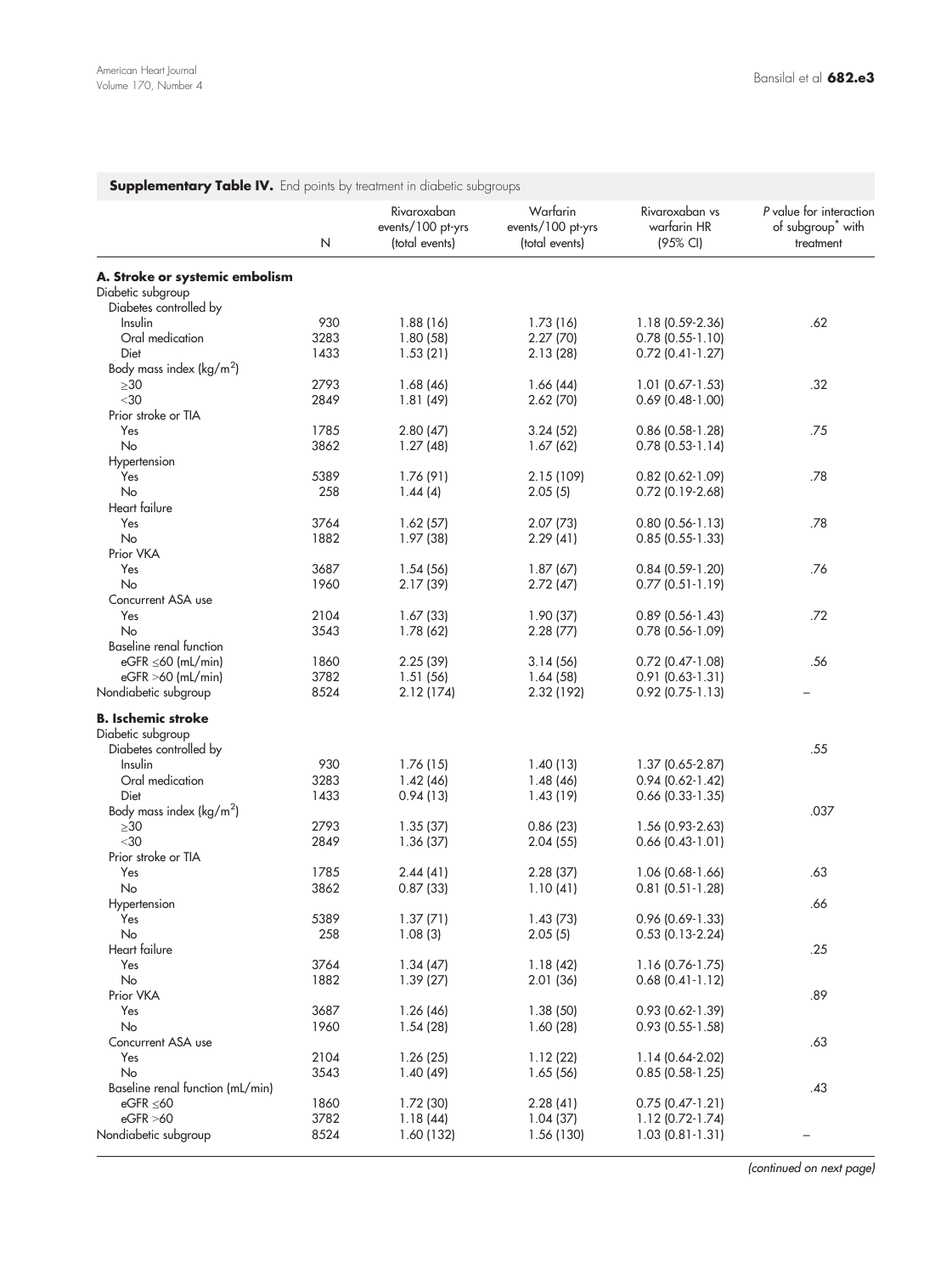# Supplementary Table IV (continued)

|                                             | N    | Rivaroxaban<br>events/100 pt-yrs<br>(total events) | Warfarin<br>events/100 pt-yrs<br>(total events) | Rivaroxaban vs<br>warfarin HR<br>(95% CI) | P value for interaction<br>of subgroup <sup>*</sup> with<br>treatment |
|---------------------------------------------|------|----------------------------------------------------|-------------------------------------------------|-------------------------------------------|-----------------------------------------------------------------------|
| <b>C. Major or NMCR bleeding</b>            |      |                                                    |                                                 |                                           |                                                                       |
| Diabetic subgroup                           |      |                                                    |                                                 |                                           |                                                                       |
| Diabetes controlled by                      |      |                                                    |                                                 |                                           | .27                                                                   |
| Insulin                                     | 937  | 16.54 (98)                                         | 16.19 (106)                                     | 1.03 (0.78-1.37)                          |                                                                       |
| Oral medication                             | 3292 | 14.80 (345)                                        | 14.64 (330)                                     | 1.05 (0.90-1.22)                          |                                                                       |
| Diet                                        | 1453 | 13.83 (139)                                        | 16.81 (160)                                     | $0.85(0.68-1.07)$                         |                                                                       |
| Body mass index ( $\text{kg/m}^2$ )         |      |                                                    |                                                 |                                           | .16                                                                   |
| $\geq 30$                                   | 2810 | 13.82 (280)                                        | 15.64 (303)                                     | $0.91(0.77-1.08)$                         |                                                                       |
| $<$ 30                                      | 2868 | 15.90 (302)                                        | 15.20 (292)                                     | 1.08 (0.92-1.27)                          |                                                                       |
| Prior stroke or TIA                         |      |                                                    |                                                 |                                           | .30                                                                   |
| Yes                                         | 1800 | 14.93 (182)                                        | 14.66 (176)                                     | $1.08$ (0.87-1.33)                        |                                                                       |
| No                                          | 3883 | 14.76 (400)                                        | 15.79 (420)                                     | $0.96(0.84-1.10)$                         |                                                                       |
| Hypertension                                |      |                                                    |                                                 |                                           | .053                                                                  |
| Yes                                         | 5422 | 14.50 (543)                                        | 15.58 (575)                                     | $0.97$ (0.86-1.09)                        |                                                                       |
| No<br>Heart failure                         | 261  | 21.35 (39)                                         | 12.25 (21)                                      | 1.74 (1.00-3.01)                          |                                                                       |
|                                             | 3787 |                                                    |                                                 |                                           | .15                                                                   |
| Yes<br>No                                   | 1895 | 14.05 (356)<br>16.24 (226)                         | 15.82 (403)<br>14.69 (193)                      | $0.93(0.81-1.08)$<br>1.13 (0.93-1.37)     |                                                                       |
| Prior VKA                                   |      |                                                    |                                                 |                                           | .37                                                                   |
| Yes                                         | 3708 | 15.67 (413)                                        | 15.64 (414)                                     | $1.02$ (0.88-1.17)                        |                                                                       |
| No                                          | 1975 | 13.07 (169)                                        | 15.00 (182)                                     | $0.94(0.76 - 1.16)$                       |                                                                       |
| Concurrent ASA use                          |      |                                                    |                                                 |                                           | .43                                                                   |
| Yes                                         | 2108 | 16.62 (225)                                        | 17.35 (233)                                     | $1.01(0.84-1.22)$                         |                                                                       |
| No                                          | 3575 | 13.86 (357)                                        | 14.41 (363)                                     | $0.98$ $(0.84 - 1.14)$                    |                                                                       |
| Baseline renal function (mL/min)            |      |                                                    |                                                 |                                           | .45                                                                   |
| eGFR $\leq 60$                              | 1880 | 17.69 (205)                                        | 18.85 (227)                                     | $0.99$ $(0.82 - 1.20)$                    |                                                                       |
| eGFR > 60                                   | 3798 | 13.62 (377)                                        | 13.91 (369)                                     | $0.99$ (0.86-1.15)                        |                                                                       |
| Nondiabetic subgroup                        | 8553 | 14.99 (893)                                        | 13.94 (853)                                     | 1.09 (0.99-1.20)                          |                                                                       |
| D. Intracranial hemorrhage                  |      |                                                    |                                                 |                                           |                                                                       |
| Diabetic subgroup<br>Diabetes controlled by |      |                                                    |                                                 |                                           |                                                                       |
| Insulin                                     | 937  | 0.30(2)                                            | 0.54(4)                                         | $0.57(0.10-3.11)$                         | .27                                                                   |
| Oral medication                             | 3292 | 0.46(12)                                           | 1.05(27)                                        | $0.45(0.23-0.89)$                         |                                                                       |
| Diet                                        | 1453 | 0.70(8)                                            | 0.45(5)                                         | 1.64 (0.54-5.03)                          |                                                                       |
| Body mass index ( $\text{kg/m}^2$ )         |      |                                                    |                                                 |                                           |                                                                       |
| $\geq 30$                                   | 2810 | 0.35(8)                                            | 0.81(18)                                        | $0.44(0.19-1.02)$                         | .49                                                                   |
| $<$ 30                                      | 2868 | 0.65(14)                                           | 0.82(18)                                        | $0.83(0.41-1.68)$                         |                                                                       |
| Prior stroke or TIA                         |      |                                                    |                                                 |                                           |                                                                       |
| Yes                                         | 1800 | 0.66(9)                                            | 1.03(14)                                        | $0.64$ (0.28-1.48)                        | .95                                                                   |
| No                                          | 3883 | 0.42(13)                                           | 0.72(22)                                        | $0.63$ (0.32-1.26)                        |                                                                       |
| Hypertension                                |      |                                                    |                                                 |                                           |                                                                       |
| Yes                                         | 5422 | 0.50(21)                                           | 0.83(35)                                        | $0.64$ (0.37-1.10)                        | .95                                                                   |
| No                                          | 261  | 0.45(1)                                            | 0.51(1)                                         | $0.72$ (0.05-11.6)                        |                                                                       |
| Heart failure                               |      |                                                    |                                                 |                                           |                                                                       |
| Yes                                         | 3787 | 0.35(10)                                           | 0.83(24)                                        | $0.47$ $(0.22 - 0.99)$                    | .47                                                                   |
| No                                          | 1895 | 0.74(12)                                           | 0.80(12)                                        | $0.92$ (0.41-2.04)                        |                                                                       |
| Prior VKA                                   |      |                                                    |                                                 |                                           |                                                                       |
| Yes                                         | 3708 | 0.43(13)                                           | 0.69(21)                                        | $0.64$ (0.32-1.28)                        | .95                                                                   |
| No                                          | 1975 | 0.63(9)                                            | 1.09(15)                                        | $0.63$ $(0.27 - 1.45)$                    |                                                                       |
| Concurrent ASA use                          |      |                                                    |                                                 |                                           |                                                                       |
| Yes                                         | 2108 | 0.52(8)                                            | 0.77(12)                                        | $0.69$ (0.28-1.69)                        | .92                                                                   |
| No                                          | 3575 | 0.48(14)                                           | 0.84(24)                                        | $0.60$ $(0.31 - 1.17)$                    |                                                                       |
| Baseline renal function (mL/min)            |      |                                                    |                                                 |                                           |                                                                       |
| eGFR $\leq 60$                              | 1880 | 0.75(10)                                           | 1.01(14)                                        | $0.75$ (0.33-1.68)                        | .83                                                                   |
| eGFR >60                                    | 3798 | 0.39(12)                                           | 0.73(22)                                        | $0.56$ $(0.28-1.14)$                      |                                                                       |
| Nondiabetic subgroup                        | 8553 | 0.49(33)                                           | 0.69(48)                                        | $0.72$ (0.46-1.12)                        |                                                                       |

Abbreviations: pt-yrs, Patient-years; HR, hazard ratio; TIA, transient ischemic attack; VKA, vitamin K antagonist; ASA, aspirin; eGFR, estimated glomerular tiltration rate.<br>\*Includes nondiabetic patients as one of the subg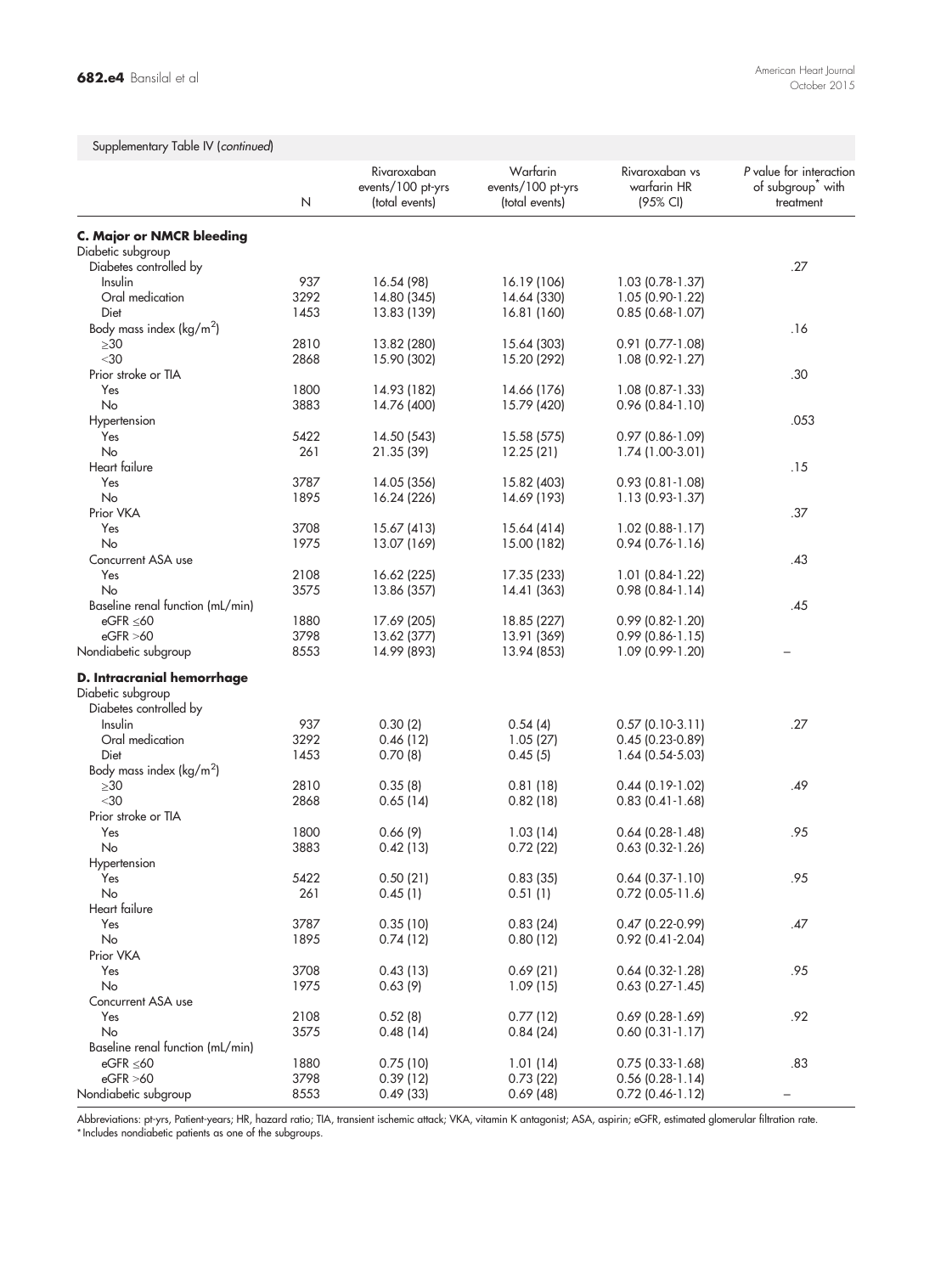#### <span id="page-13-0"></span>Supplementary Table V. Confirmatory analyses in propensity score-matched groups

Confirmatory analysis. A sensitivity analysis was conducted in which a subset of nondiabetic group was chosen to most closely match the diabetic group, using propensity score matching.

#### Matching process:

As diabetic patients were the smaller group, patients were selected from the nondiabetic group to match those in the diabetic group, in a 1:1 ratio, using the following process:

- 1. Candidate covariates. Variables in online [Appendix Supplementary Table I,](#page-9-0) except for diabetes-specific variables and CHADS<sub>2</sub> score, comprised the starting list. Any variable missing in 15% or more of patients in either group was dismissed from further consideration. For any variable missing in <15% of patients in both groups, missing values were imputed using the group-specific median for continuous variables and mode for categorical variables.
- 2. Trimming. For continuous variables remaining after the first step, nondiabetic patients whose value was below the minimum or above the maximum for diabetic patients were excluded.
- 3. Propensity model. A propensity model was developed using multiple logistic regression in which the dependent (outcome) variable was an indicator of whether each patient is diabetic, and the independent (predictor) variables were the baseline variables remaining after step 1. Continuous predictors were evaluated for the linearity of their relationship with the outcome, and restricted cubic splines used as needed to accommodate nonlinearity. From this model, an estimated probability of being a diabetic patient and a corresponding logit (log<sub>e</sub>[p/(1 − p)]) were calculated for each patient.
- 4. Matching (Rosenbaum and Rubin method<sup>\*</sup>). A caliper width of 0.15\*(standard deviation of the logit) was used. For a given diabetic patient, all nondiabetic patients were considered whose logit differed from the diabetic patient's logit by less than the caliper width; among these patients, the nondiabetic patient with the shortest Mahalanobis distance from the diabetic patient was selected as the match. (Variables used in calculating Mahalanobis distance were all significant predictors from the propensity model.) If there were no nondiabetic patients within the caliper width, the diabetic patient was omitted from the analysis. Each nondiabetic patient could be selected only once. The multiplier for the caliper width (0.15) was chosen to allow the largest sample size while ensuring a standardized difference of <10% on the key variables of age, body mass index, estimated glomerular filtration rate, and prior stroke or TIA, and, as far as possible, all P > .05 for these 4 variables. Standardized difference is defined as the difference in means (or proportions) divided by the average standard deviation.

This matching process resulted in a cohort of 3999 diabetic patients (70% of the original cohort) and the same number of matched nondiabetic patients. The matched cohorts were then compared as in the main analyses. Baseline characteristics before and after matching are shown in online [Appendix](#page-14-0) [Supplementary Table VIA and B,](#page-14-0) and model results are shown in online [Appendix Supplementary Table VIC and D](#page-14-0).

⁎ Rosenbaum PR, Rubin DB. Constructing a control group using multivariate matched sampling methods that incorporate the propensity score. Am Stat 1985;39(1):33–38.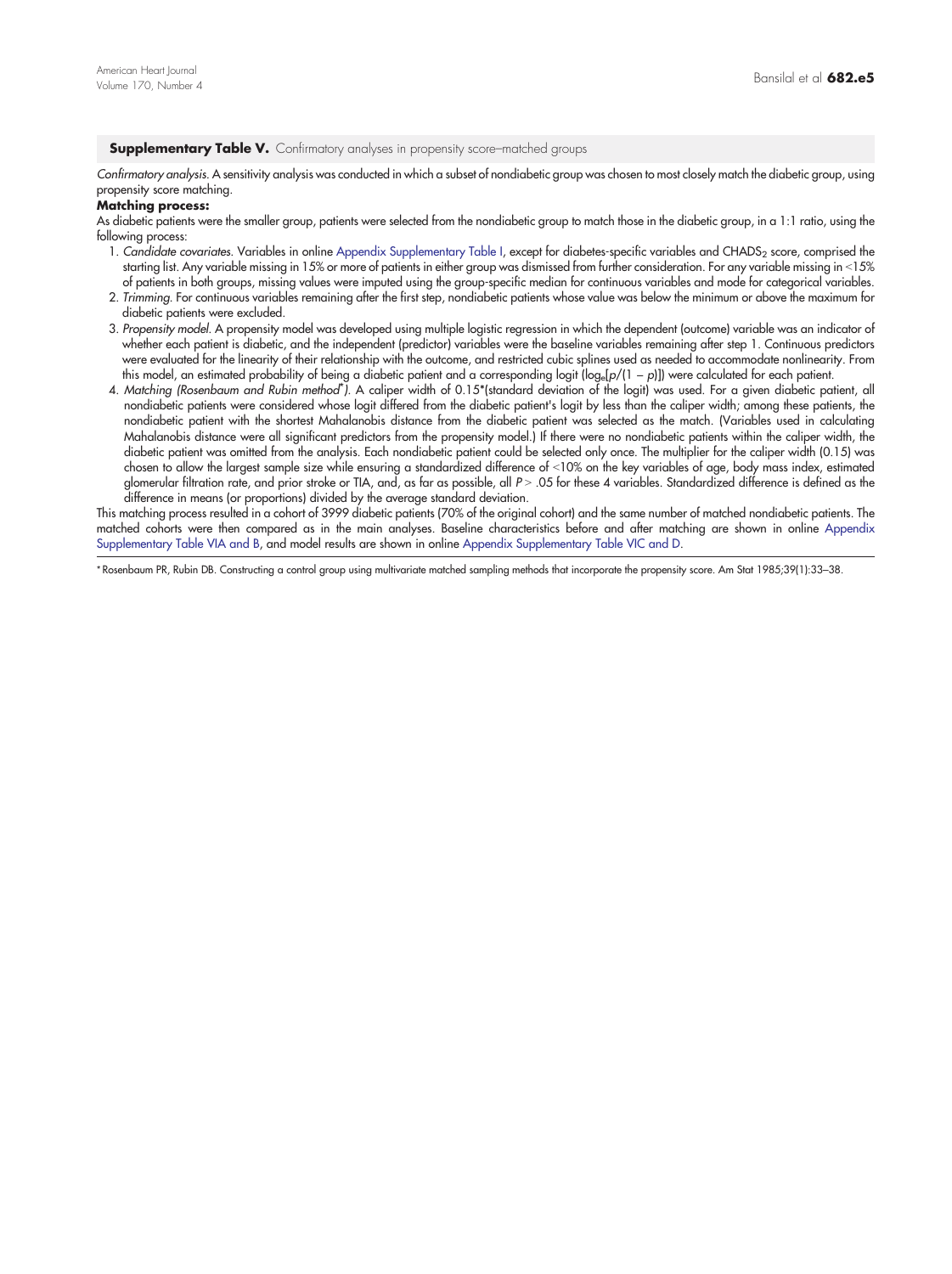#### <span id="page-14-0"></span>Supplementary Table VI. Propensity score-matched cohorts

A. All

| Baseline characteristic                         | All nondiabetic<br>patients ( $n = 8569$ ) | All diabetic<br>patients ( $n = 5695$ ) | % Standardized<br>difference | P        |
|-------------------------------------------------|--------------------------------------------|-----------------------------------------|------------------------------|----------|
| Age (y)                                         | 74 (66, 79)                                | 71 (64, 77)                             | 16                           | < 0001   |
| Female                                          | 40% (3418)                                 | 39% (2242)                              |                              | .53      |
| Persistent AF                                   | 80% (6864)                                 | 82% (4684)                              | 5                            | .0013    |
| Baseline BMI ( $\frac{\text{kg}}{\text{m}^2}$ ) | 27 (24, 30)                                | 30(27, 34)                              | 53                           | < 0.0001 |
| Baseline-systolic pressure                      | 130 (120, 140)                             | 130 (120, 140)                          |                              | < 0.0001 |
| Baseline-diastolic pressure                     | 80 (71, 86)                                | 80 (70, 85)                             | 9                            | < 0.0001 |
| GFR (Cockcroft and Gault)                       | 65 (50, 83)                                | 72 (55, 94)                             | 31                           | < 0.0001 |
| History-stroke or TIA                           | 66% (5662)                                 | 32% (1806)                              | 73                           | < 0.0001 |
| History-hypertension                            | 87% (7477)                                 | 95% (5433)                              | 29                           | < 0.0001 |
| History-CHF                                     | 60% (5116)                                 | 67% (3792)                              | 14                           | < 0.0001 |
| History-COPD                                    | 10% (835)                                  | 12% (662)                               | 6                            | .0004    |
| VKA use at screening                            | 61% (5187)                                 | 65% (3717)                              | 10                           | < 0.0001 |
| Chronic ASA at screening                        | 36% (3093)                                 | 37% (2112)                              | $\overline{2}$               | .23      |
| ACE inhibitor/ARB at baseline                   | 70% (5957)                                 | 81% (4626)                              | 27                           | < 0.0001 |
| <b>B-Blocker at baseline</b>                    | 63% (5416)                                 | 67% (3834)                              | 9                            | < 0.0001 |
| Calcium-channel blocker at baseline             | 25% (2151)                                 | 32% (1807)                              | 15                           | < 0.0001 |
| Diuretic at baseline                            | 54% (4670)                                 | 67% (3820)                              | 26                           | < 0.0001 |
| CHADS2 score $5$ or $6^{\degree}$               | 9% (801)                                   | 23% (1294)                              | 37                           | < 0.0001 |

### B. Matched

| Baseline characteristic             | Matched nondiabetic<br>patients ( $n = 3999$ ) | Matched diabetic<br>patients ( $n = 3999$ ) | % Standardized<br>difference | Ρ        |
|-------------------------------------|------------------------------------------------|---------------------------------------------|------------------------------|----------|
| Age(y)                              | 75 (67, 78)                                    | 73 (66, 78)                                 |                              | .0011    |
| Female                              | 41% (1622)                                     | 41% (1631)                                  |                              | .84      |
| Persistent AF                       | 83% (3329)                                     | 82% (3262)                                  |                              | .049     |
| Baseline BMI (kg/m <sup>2</sup> )   | 29 (26, 32)                                    | 28 (26, 32)                                 |                              | .97      |
| Baseline-systolic pressure          | 130 (120, 140)                                 | 130 (120, 140)                              |                              | .94      |
| Baseline-diastolic pressure         | 80 (70, 85)                                    | 80 (70, 85)                                 |                              | .41      |
| <b>GFR (Cockroft and Gault)</b>     | 66 (52, 84)                                    | 67 (52, 86)                                 |                              | .099     |
| History-stroke or TIA               | 46% (1844)                                     | 44% (1778)                                  |                              | .14      |
| History-hypertension                | 94% (3771)                                     | 94% (3752)                                  |                              | .37      |
| History-CHF                         | 64% (2565)                                     | 64% (2567)                                  |                              | .95      |
| History-COPD                        | 11% (454)                                      | 11% (432)                                   |                              | .43      |
| VKA use at screening                | 64% (2572)                                     | 64% (2543)                                  |                              | .50      |
| Chronic ASA at screening            | 36% (1450)                                     | 37% (1488)                                  | 2                            | .38      |
| ACE inhibitor/ARB at baseline       | 78% (3121)                                     | 77% (3097)                                  |                              | .52      |
| <b>B-Blocker at baseline</b>        | 65% (2598)                                     | 66% (2624)                                  |                              | .54      |
| Calcium-channel blocker at baseline | 30% (1180)                                     | 29% (1154)                                  |                              | .52      |
| Diuretic at baseline                | 64% (2545)                                     | 62% (2486)                                  | 3                            | .17      |
| CHADS2 score = $5$ or $62$          | 7% (275)                                       | 31% (1254)                                  | 66                           | < 0.0001 |

| Outcomes                                         | Diabetic patients vs<br>nondiabetic patients,<br>HR (95% CI) | P value for diabetic<br>vs nondiabetic<br>patients | <b>Diabetic</b><br>patients-rivaroxaban<br>vs warfarin HR<br>$(95% \text{ Cl})$ | Nondiabetic<br>patients-rivaroxaban<br>vs warfarin HR<br>$(95% \text{ Cl})$ | P value for<br>interaction of<br>diabetes and<br>treatment |
|--------------------------------------------------|--------------------------------------------------------------|----------------------------------------------------|---------------------------------------------------------------------------------|-----------------------------------------------------------------------------|------------------------------------------------------------|
| C. Diabetic vs matched nondiabetic patients      |                                                              |                                                    |                                                                                 |                                                                             |                                                            |
| Primary efficacy: stroke or systemic embolism    | 1.23 (0.99-1.53)                                             | .066                                               | $0.81$ (0.60-1.10)                                                              | $0.95(0.69-1.30)$                                                           | .49                                                        |
| Primary safety: major or NMCR bleeding           | $0.99$ (0.90-1.09)                                           | .82                                                | $1.00(0.87-1.15)$                                                               | $1.16(1.01-1.32)$                                                           | .13                                                        |
| D. Original results using the unmatched patients |                                                              |                                                    |                                                                                 |                                                                             |                                                            |
| Primary efficacy: stroke or systemic embolism    | 1.13 (0.94-1.35)                                             | .20                                                | $0.82$ (0.63-1.08)                                                              | $0.92$ (0.75-1.13)                                                          | .53                                                        |
| Primary safety: major or NMCR bleeding           | 1.02 (0.94-1.10)                                             | .62                                                | $0.98$ (0.88-1.10)                                                              | 1.09 (0.99-1.20)                                                            | .17                                                        |

% Standardized difference = 100\*(mean(Diab) – mean(NonDiab))/sqrt((var(Diab) + var(NonDiab))/2).<br>Overall, the 2 sets of results were nearly identical.<br>Abbreviations: HR, hazard ratio; NMCR, nonmaigr clinically relevant.<br>\*I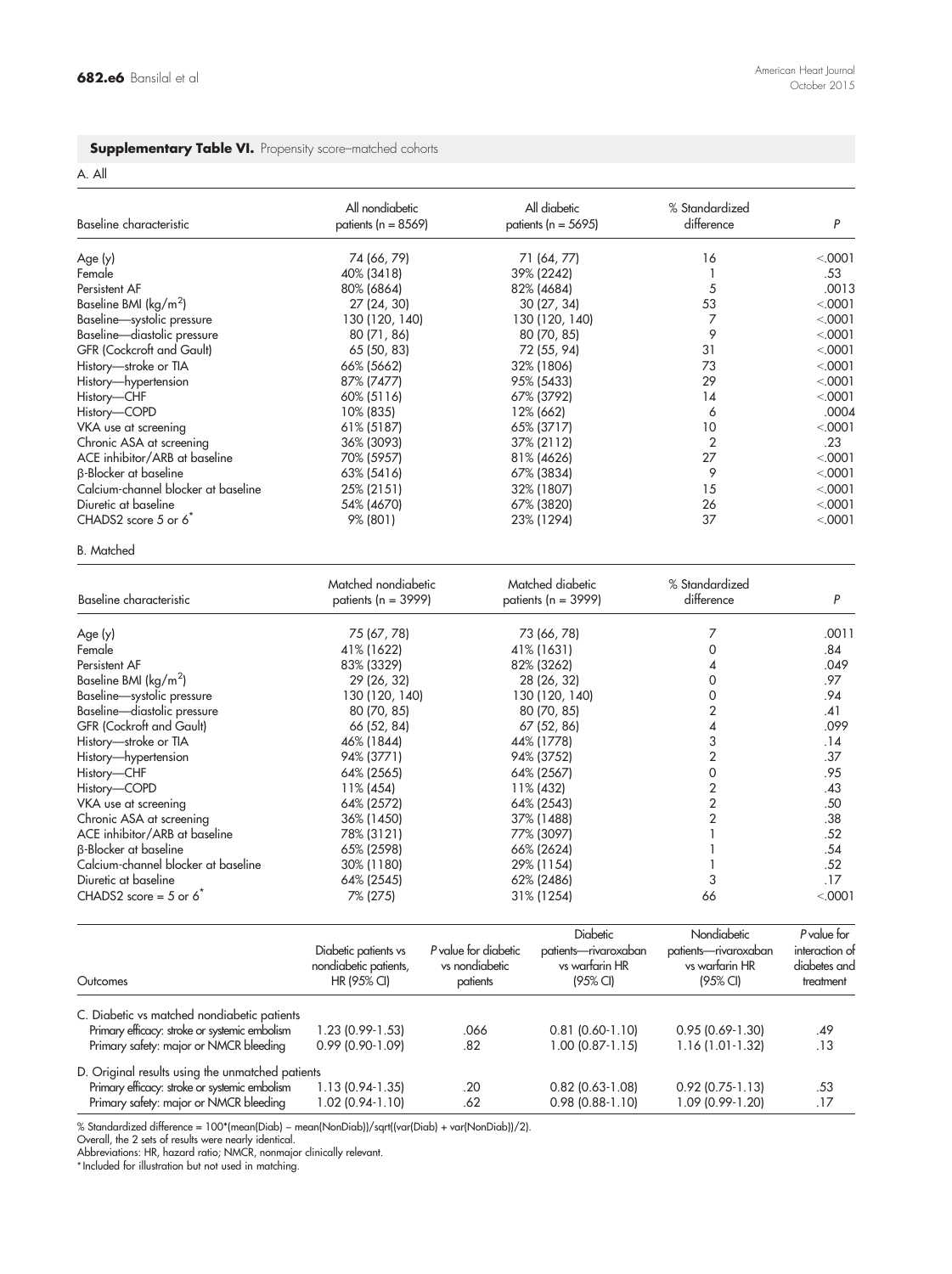# Supplementary Figure 1

| Outcome                  | Rivaroxaban<br>Events per<br>100 pt-yrs | Warfarin<br><b>Events</b> per<br>100 pt-yrs | Interaction<br>P-Value | Hazard<br>Ratio      | 95% CI     |                                             |
|--------------------------|-----------------------------------------|---------------------------------------------|------------------------|----------------------|------------|---------------------------------------------|
| Stroke/systemic embolism |                                         |                                             | 0.54                   |                      |            |                                             |
| <b>Diabetic</b>          | 1.89                                    | 2.33                                        |                        | 0.83                 | 0.63, 1.08 |                                             |
| Non-diabetic             | 2.27                                    | 2.48                                        |                        | 0.92                 | 0.75, 1.13 |                                             |
| Ischemic stroke/SE       |                                         |                                             | 0.90                   |                      |            |                                             |
| <b>Diabetic</b>          | 1.61                                    | 1.69                                        |                        | 0.97                 | 0.72, 1.32 |                                             |
| Non-diabetic             | 1.84                                    | 1.93                                        |                        | 0.95                 | 0.75, 1.20 |                                             |
| Stroke/SE/vasc death     |                                         |                                             | 0.086                  |                      |            |                                             |
| <b>Diabetic</b>          | 4.45                                    | 5.45                                        |                        | 0.84                 | 0.70, 1.00 |                                             |
| Non-diabetic             | 4.55                                    | 4.41                                        |                        | 1.03                 | 0.89, 1.20 |                                             |
| Stroke/SE/vasc death/MI  |                                         |                                             | 0.11                   |                      |            |                                             |
| <b>Diabetic</b>          | 5.43                                    | 6.60                                        |                        | 0.85                 | 0.72, 1.00 |                                             |
| Non-diabetic             | 5.11                                    | 5.06                                        |                        | 1.01                 | 0.88, 1.17 |                                             |
| Stroke                   |                                         |                                             | 0.27                   |                      |            |                                             |
| <b>Diabetic</b>          | 1.75                                    | 2.22                                        |                        | 0.80                 | 0.60, 1.06 |                                             |
| Non-diabetic             | 2.15                                    | 2.21                                        |                        | 0.97                 | 0.79, 1.20 |                                             |
| Ischemic stroke          |                                         |                                             | 0.69                   |                      |            |                                             |
| <b>Diabetic</b>          | 1.47                                    | 1.58                                        |                        | 0.95                 | 0.69, 1.30 |                                             |
| Non-diabetic             | 1.72                                    | 1.67                                        |                        | 1.03                 | 0.81, 1.31 |                                             |
| Systemic embolism        |                                         |                                             | 0.19                   |                      |            |                                             |
| <b>Diabetic</b>          | 0.16                                    | 0.12                                        |                        | 1.37                 | 0.48, 3.96 |                                             |
| Non-diabetic             | 0.15                                    | 0.27                                        |                        | 0.58                 | 0.29, 1.18 |                                             |
| Vascular death           |                                         |                                             | 0.036                  |                      |            |                                             |
| Diabetic                 | 2.98                                    | 3.86                                        |                        | 0.80                 | 0.64, 0.99 |                                             |
| Non-diabetic             | 2.87                                    | 2.65                                        |                        | 1.08                 | 0.90, 1.31 |                                             |
| Myocardial infarction    |                                         |                                             | 0.24                   |                      |            |                                             |
| <b>Diabetic</b>          | 1.29                                    | 1.65                                        |                        | 0.82                 | 0.59, 1.14 |                                             |
| Non-diabetic             | 0.84                                    | 0.78                                        |                        | 1.09                 | 0.77, 1.55 |                                             |
|                          |                                         |                                             |                        |                      |            |                                             |
|                          |                                         |                                             |                        |                      |            | 0.25<br>0.50<br>2.00<br>4.00<br>1.00        |
|                          |                                         |                                             |                        |                      |            | Warfarin<br>Rivaroxaban<br>better<br>better |
|                          |                                         |                                             |                        | Efficacy end points. |            |                                             |
|                          |                                         |                                             |                        |                      |            |                                             |